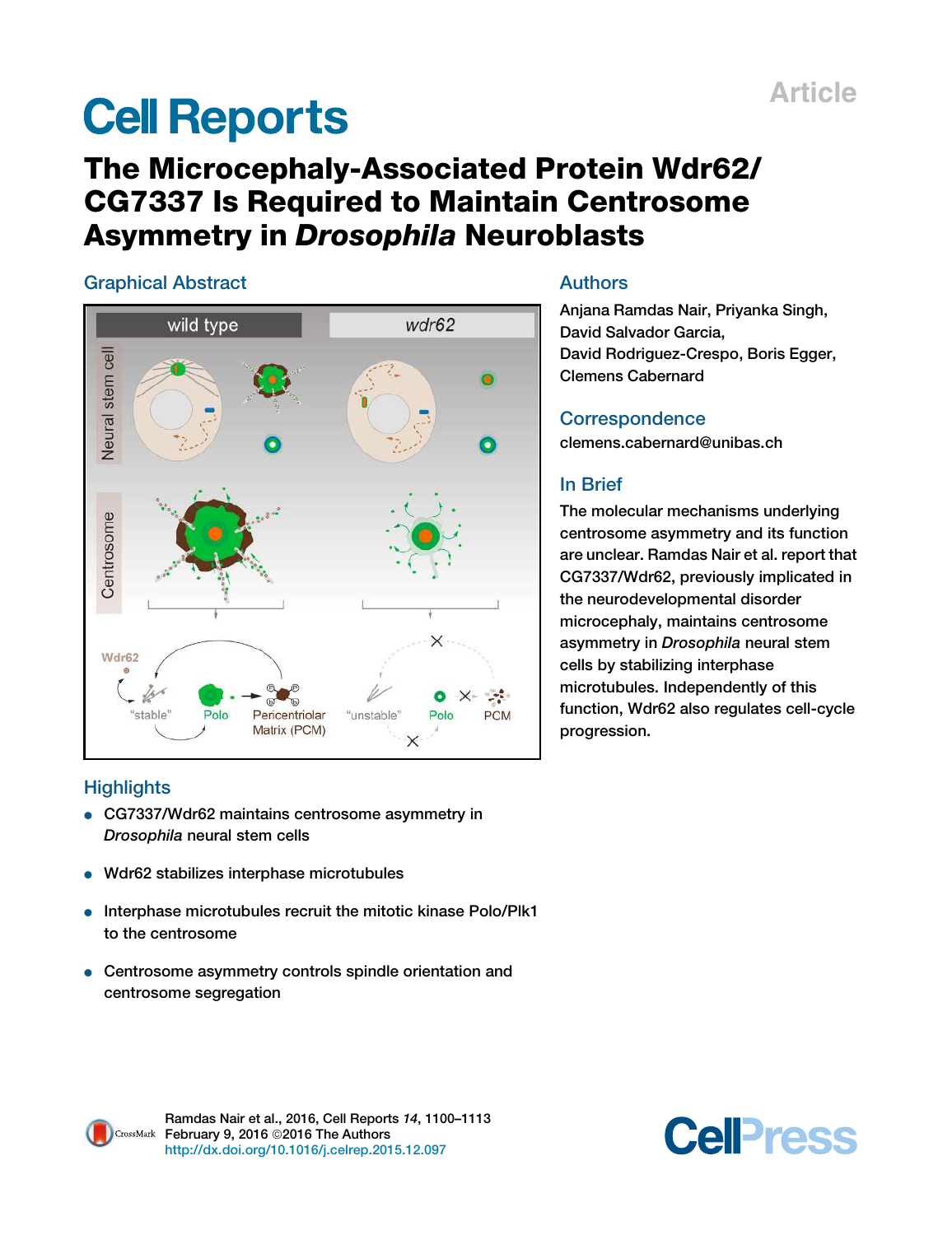# The Microcephaly-Associated Protein Wdr62/CG7337 Is Required to Maintain Centrosome Asymmetry in Drosophila Neuroblasts

Anjana Ramdas Nair,<sup>1</sup> Priyanka Singh,<sup>1,3</sup> David Salvador Garcia,<sup>1</sup> David Rodriguez-Crespo,<sup>2</sup> Boris Egger,<sup>2</sup> and Clemens Cabernard<sup>1,</sup>

<sup>1</sup>Biozentrum, University of Basel, Klingelbergstrasse 50-70, 4056 Basel, Switzerland

<sup>2</sup>Department of Biology, University of Fribourg, Chemin du Musée 10, 1700 Fribourg, Switzerland

<sup>3</sup>Present address: Department of Mechanistic Cell Biology, Max-Planck Institute of Molecular Physiology, Otto-Hahn-Strasse 11,

44227 Dortmund, Germany

\*Correspondence: clemens.cabernard@unibas.ch

http://dx.doi.org/10.1016/j.celrep.2015.12.097

This is an open access article under the CC BY license (http://creativecommons.org/licenses/by/4.0/).

#### **SUMMARY**

Centrosome asymmetry has been implicated in stem cell fate maintenance in both flies and vertebrates, but the underlying molecular mechanisms are incompletely understood. Here, we report that loss of CG7337, the fly ortholog of WDR62, compromises interphase centrosome asymmetry in fly neural stem cells (neuroblasts). Wdr62 maintains an active interphase microtubule-organizing center (MTOC) by stabilizing microtubules (MTs), which are necessary for sustained recruitment of Polo/Plk1 to the pericentriolar matrix (PCM) and downregulation of Pericentrin-like protein (Plp). The loss of an active MTOC in wdr62 mutants compromises centrosome positioning, spindle orientation, and biased centrosome segregation. wdr62 mutant flies also have an  $\sim$ 40% reduction in brain size as a result of cell-cycle delays. We propose that CG7337/Wdr62, a microtubule-associated protein, is required for the maintenance of interphase microtubules, thereby regulating centrosomal Polo and Plp levels. Independent of this function, Wdr62 is also required for the timely mitotic entry of neural stem cells.

#### INTRODUCTION

Centrosomes, microtubule (MT)-organizing centers (MTOCs) of metazoan cells, segregate asymmetrically in both fly and vertebrate neural stem cells and have been implicated in stem cell fate maintenance (Yamashita et al., 2007; Conduit and Raff, 2010; Januschke et al., 2011; Wang et al., 2009; Salzmann et al., 2014). The building blocks of centrosomes are centrioles, cylindrical MT-based structures ensheathed by pericentriolar matrix (PCM) proteins (Nigg and Stearns, 2011). Centrosomes are intrinsically asymmetric since centrioles replicate semiconservatively, generating an older mother centriole and a younger daughter centriole. Centrosome asymmetry is also

manifested in the localization of daughter or mother centriolespecific centrosome markers and differential MTOC activity (Januschke et al., 2011, 2013; Rusan and Peifer, 2007; Rebollo et al., 2007; Conduit and Raff, 2010; Jakobsen et al., 2011). However, the molecular mechanisms underlying centrosome asymmetry and its function are incompletely understood (reviewed in Roubinet and Cabernard, 2014).

An ideal system for studying centrosome asymmetry in vivo are *Drosophila* neuroblasts, the neural stem cells of the fly (Homem and Knoblich, 2012; Brand and Livesey, 2011). Neuroblasts establish and maintain centrosome asymmetry during interphase (Januschke et al., 2011, 2013; Conduit and Raff, 2010; Singh et al., 2014; Lerit and Rusan, 2013; Rusan and Peifer, 2007). For instance, their centrosomes separate during early interphase into two centrosomes, containing only one centriole each. These centrioles differ in age and molecular composition; the homolog of the human daughter centriole-specific protein Centrobin (Cnb) localizes to the younger daughter centriole but is absent from the older mother centriole (Januschke et al., 2011). Cnb is phosphorylated by Polo kinase (Plk1 in vertebrates), a requirement to maintain an active MTOC, tethering the daughter centriole-containing centrosome to the apical interphase cortex (Januschke et al., 2013). The mother centriole downregulates Polo and MTOC activity, mediated by Pericentrin (PCNT)-like protein (PLP) and Bld10 (Cep135 in vertebrates) (Singh et al., 2014; Lerit and Rusan, 2013). As a consequence of MTOC downregulation, the mother centriole subsequently moves away from the apical cortex and randomly migrates through the cytoplasm (Rebollo et al., 2007; Rusan and Peifer, 2007; Conduit and Raff, 2010). This centrosome asymmetry is maintained until early prophase, when centrosome maturation starts with the reaccumulation of PCM and the formation of a second MTOC on the basal cortex (Conduit and Raff, 2010; Rebollo et al., 2007; Rusan and Peifer, 2007).

Previously, we showed that Bld10/Cep135 is implicated in the establishment of centrosome asymmetry in *Drosophila* neuroblasts (Singh et al., 2014). Mutations in Cep135 have been linked to primary microcephaly (Hussain et al., 2012), an autosomal recessive neurodevelopmental disorder, manifested in small brains and mental retardation (Nigg et al., 2014). Several loci

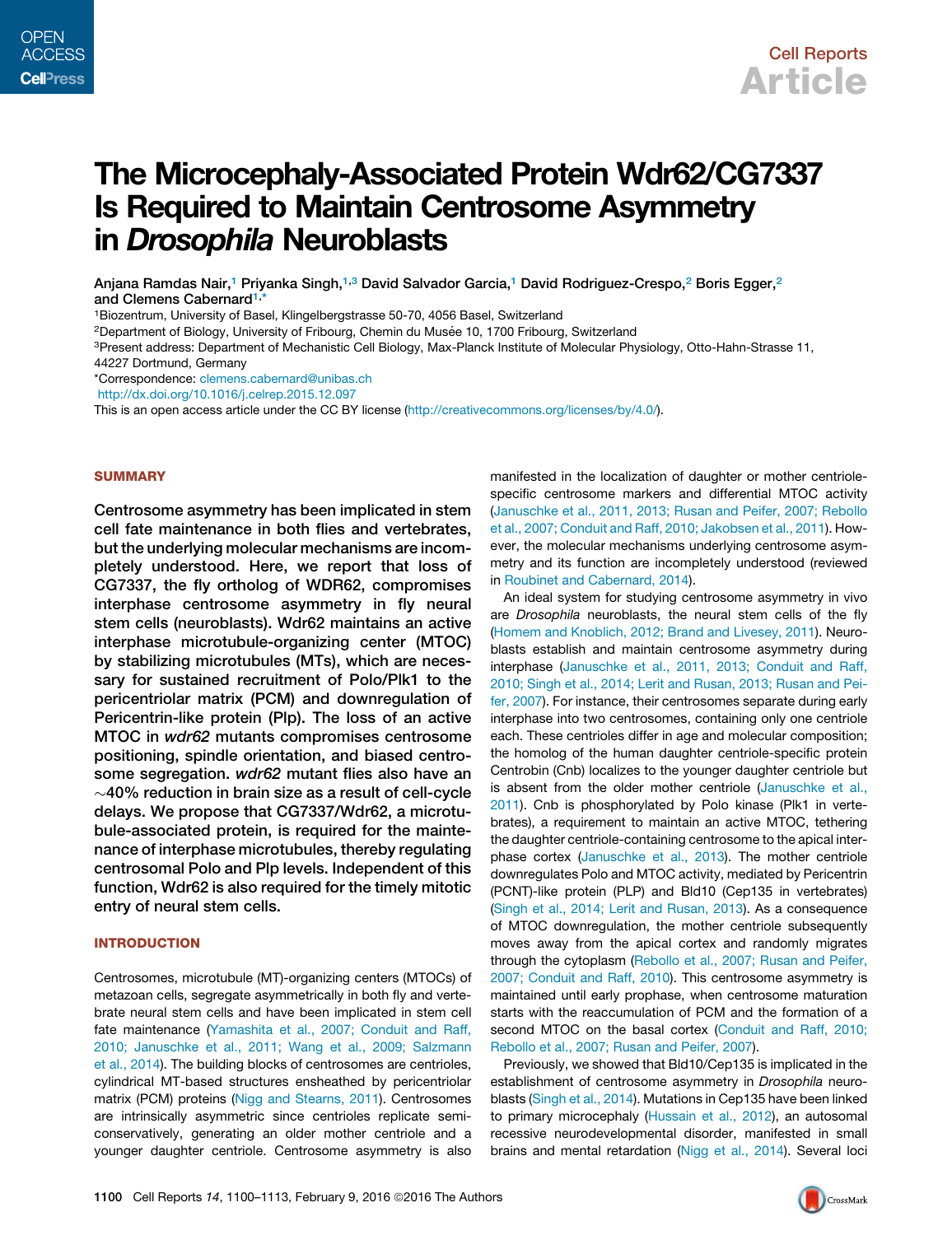(MCPH1–12) have been implicated in primary microcephaly, most of which encode for centrosomal proteins (Nigg et al., 2014). To test whether a causal relationship between centrosome asymmetry and microcephaly exists, we set out to study CG7337, an uncharacterized fly gene corresponding to WD40 repeat protein 62 (WDR62/MCPH2) in vertebrates (Nicholas et al., 2010; Megraw et al., 2011). Mutations in *wdr62* are the second most prevalent cause for microcephaly, but its role in this neurodevelopmental disorder is incompletely understood. WDR62 localizes to the nucleus (Bilgüvar et al., 2010) but also to the spindle poles (Nicholas et al., 2010; Yu et al., 2010; Chen et al., 2014), and it has been implicated in spindle formation and neuronal progenitor cell (NPC) proliferation (Nicholas et al., 2010; Bilgüvar et al., 2010; Yu et al., 2010). WDR62 is a c-Jun N-terminal kinase (JNK) scaffold protein (Wasserman et al., 2010; Cohen-Katsenelson et al., 2011), reported to regulate rat neurogenesis through JNK1 by controlling symmetric and asymmetric NPC divisions in the rat neocortex (Xu et al., 2014). In mice, WDR62 interacts with Aurora A kinase, necessary to regulate spindle formation, mitotic progression, and brain size (Chen et al., 2014). However, whether WDR62 is implicated in other important cellular processes is currently unclear.

Here, we report that CG7337/Wdr62 is required to maintain centrosome asymmetry in *Drosophila* neuroblasts by directly or indirectly stabilizing the interphase MTs necessary to accumulate and maintain PCM-associated Polo. Failure to maintain centrosome asymmetry in *wdr62* mutants perturbs centrosome positioning and segregation as well as spindle orientation. Additionally, and independent of this function, we found that *wdr62* mutant neuroblasts show cell-cycle defects, resulting in a developmental delay and a dramatic reduction in fly brains. We conclude that Wdr62 controls at least two distinct but important aspects of fly neurogenesis.

#### RESULTS

#### CG7337, the Fly Ortholog of Wdr62, Is Required to Maintain Centrosome Asymmetry during Interphase

The fly ortholog of Wdr62 is encoded by the uncharacterized gene CG7337 (Megraw et al., 2011; Nicholas et al., 2010), containing several isoforms (Figure S1A), with the longest producing a protein of predicted 2,397 amino acids. Human WDR62 shares, overall, 35% amino acid identity with this CG7337 isoform, and the N terminus alone is 48% identical. Both CG7337 and WDR62 contain three WD40-repeat-containing domains with equal numbers of WD40 repeats (Figure 1A). Due to this conservation and the similarity in domain architecture, we refer to CG7337 as Wdr62 hereinafter.

To assess the function of Wdr62 in the neuroblast centrosome cycle, we generated molecularly defined excision alleles and CRISPR/Cas9 deletions (Experimental Procedures; Figure S1A). The phenotype described in the following sections has been obtained with both the *wdr62<sup>42a</sup>* and *wdr62<sup>43–9</sup>* alleles (*wdr62<sup>42a</sup>*/ *Df(2L)Exel8005* and *wdr62<sup>43–9</sup>/Df(2L)Exel8005*, respectively); both alleles show an identical phenotype, although the phenotypic penetrance is higher with the wdr62<sup>43–9</sup> allele (Figures S1A–S1C). Therefore, unless otherwise noted, we collectively refer hereinafter to either allelic combination as *wdr62* mutant (see figure legends for details on allelic combinations used).

We performed live cell imaging experiments, using DSas4:: GFP (Peel et al., 2007) as a centriolar marker in conjunction with the MTOC marker Cherry::Jupiter (Cabernard and Doe, 2009) (Jupiter encodes an MT-binding protein; Karpova et al., 2006). As previously reported (Januschke et al., 2011, 2013; Conduit and Raff, 2010; Singh et al., 2014; Lerit and Rusan, 2013; Rusan and Peifer, 2007), we confirmed that the apical daughter centriole-containing centrosome retained a robust MTOC throughout interphase. The basal mother centriole-containing centrosome, on the other hand, downregulated MTOC activity, preventing the inactive centriole from staying stably anchored at the apical cortex (Figure 1B; Movie S1). *wdr62* mutant centrosomes showed normal DSas4 localization and initially also contained an apical active MTOC. As in wild-type, MTOC activity is normally downregulated on the separating centriole. However, in contrast to wild-type, *wdr62* mutants downregulated MTOC activity on the apical centrosome, on average, within  $\sim$ 30 min, giving rise to two "naked" centrioles, devoid of MTs (Figures 1C, 1F, and 1G; Movie S2). As in wildtype, *wdr62* mutant neuroblasts initiated centrosome maturation in prophase, assembled bipolar spindles, and divided asymmetrically. Nevertheless, they displayed weaker MT intensity on maturing centrosomes and metaphase spindles (Figure 1G). The centrosome asymmetry phenotype of *wdr62* could be rescued by expressing the longest CG7337 isoform with the neuroblast-specific *worniuGal4* (*worGal4*; Albertson and Doe, 2003) driver line, suggesting that this phenotype is neuroblast intrinsic and due to loss of *wdr62* specifically (Figure S1B).

The *wdr62* mutant phenotype is very similar to both *partner of inscuteable* (*pins*; LGN/AGS3 in vertebrates) and *cnb* mutants (Rebollo et al., 2007; Januschke et al., 2013). Cnb and Pins localization was not compromised in *wdr62* mutants. However, the centrosome asymmetry phenotype of neither *pins* nor *cnb* could be rescued with our functional *wdr62* transgene (data not shown). Taken together, these results demonstrate that apical centrosomes devoid of Wdr62 behave like basal wild-type centrosomes and that Wdr62 is required to maintain centrosome asymmetry during interphase.

#### Wdr62 Is Required to Maintain PCM Proteins on the Apical Interphase Centrosome

Wild-type neuroblasts downregulate basal MTOC activity by shedding PCM proteins such as  $\gamma$ -tubulin ( $\gamma$ -Tub) and centrosomin (Cnn; Cdk5rap2 in vertebrates) (Singh et al., 2014; Conduit and Raff, 2010). We imaged *wdr62* mutant neuroblasts expressing  $\gamma$ -Tub or Cnn in conjunction with the MTOC marker Cherry:: Jupiter to test whether the loss of apical MTOC activity is due to PCM protein downregulation. Wild-type neuroblasts retained  $\gamma$ -Tub and Cnn on the apical centrosome throughout interphase (Figure 1D; Movie S3) but *wdr62* mutant neuroblasts lost  $\gamma$ -Tub and Cnn significantly from the apical, daughter centriole-containing centrosome, coincident with the loss of MTOC activity (Figures 1E, 1H, and 1I; Movie S4; data not shown). Consistent with our live-imaging results, we found that fixed *wdr62* mutant interphase neuroblasts contained centrioles with no  $\gamma$ -Tub, whereas all interphase wild-type neuroblast centrosomes were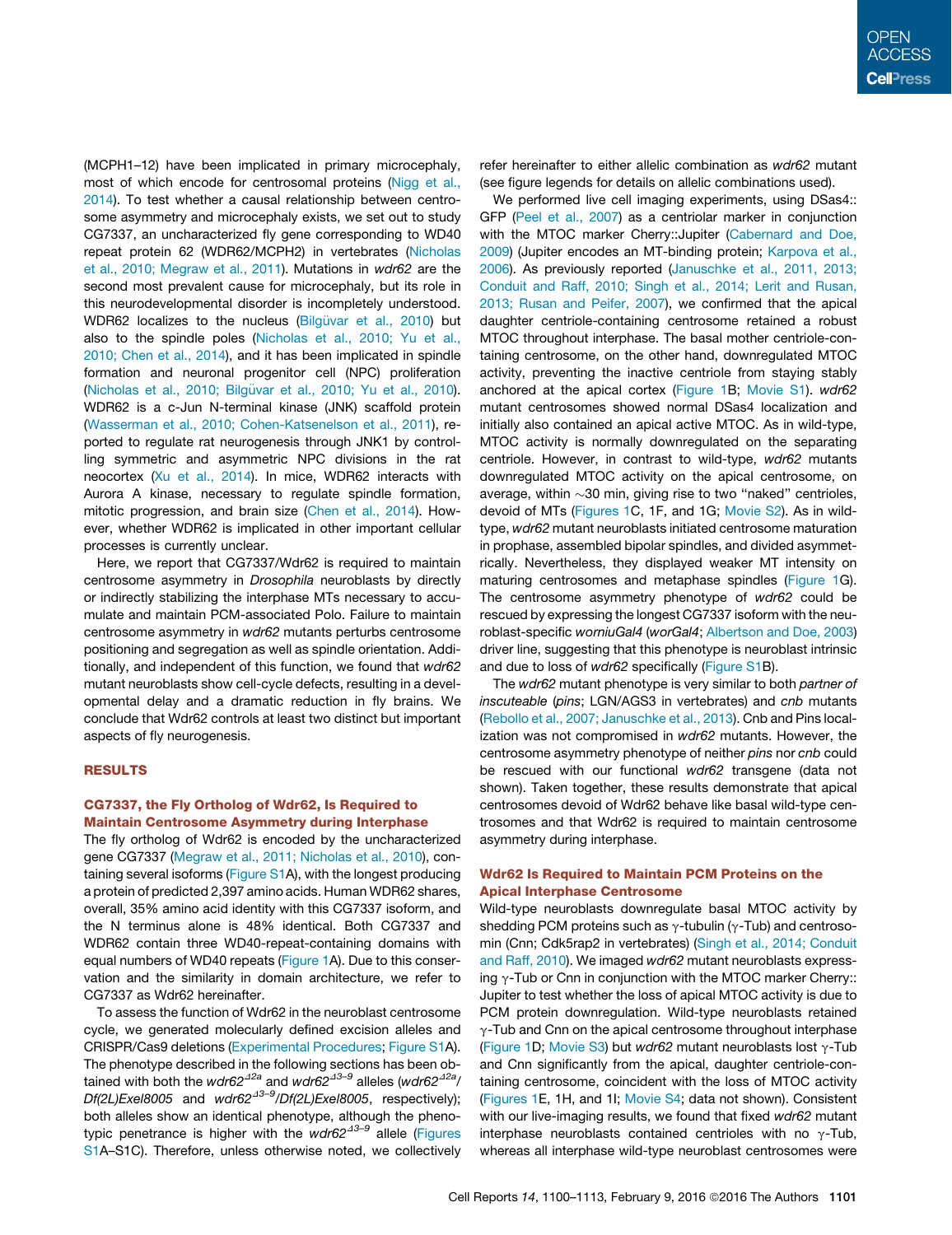

#### Figure 1. CG7337, the Fly Ortholog of WDR62, Is Required to Maintain Centrosome Asymmetry during Interphase (A) Domain organization of CG7337 and human WDR62.

(B and C) Wild-type (wt) (B) and *wdr62* mutant (*wdr62*D*2a/Df(2L)Exel8005*) (C) third instar larval neuroblast, expressing the centriolar marker DSas4::GFP (top row) and the MTOC marker Cherry::Jupiter (middle row). For this and subsequent panels, the green and red lines below the image sequence represent intensity (Int.) values of the indicated marker for the apical (green box) and basal (red box) centrosomes, respectively.

(D and E) Wild-type (wt) (D) and *wdr62 (wdr62<sup>42a</sup>/Df(2L)Exel8005*) (E) mutant third instar larval neuroblast, expressing the PCM marker  $\gamma$ -Tub::GFP (top row) and the MTOC marker Cherry::Jupiter (middle row).

(F) Quantification of apical MTOC downregulation time in *wdr62* mutants (light green dots indicate *wdr62<sup>42a</sup>/Df(2L)Exel8005*; dark green dots indicate *wdr62<sup>43-9</sup>/ Df(2L)Exel8005*). The average times are denoted with horizontal green lines.

(G) Cherry::Jupiter intensity measurements at interphase (Int), prophase (Pro), and nuclear envelope breakdown (NEB).

(H and I) Bar graphs representing average intensities for g-Tub::GFP (H) and Cnn::mCherry (I) during interphase (20 min before NEB). Numbers in bar graphs refer to the number of scored neuroblasts (''ns''). Colored boxes refer to the corresponding cell-cycle stage.

Error bars correspond to SEM. \*p < 0.05; \*\*\*p < 0.0001. Time is in hours: minutes. Scale bar, 5  $\mu$ m.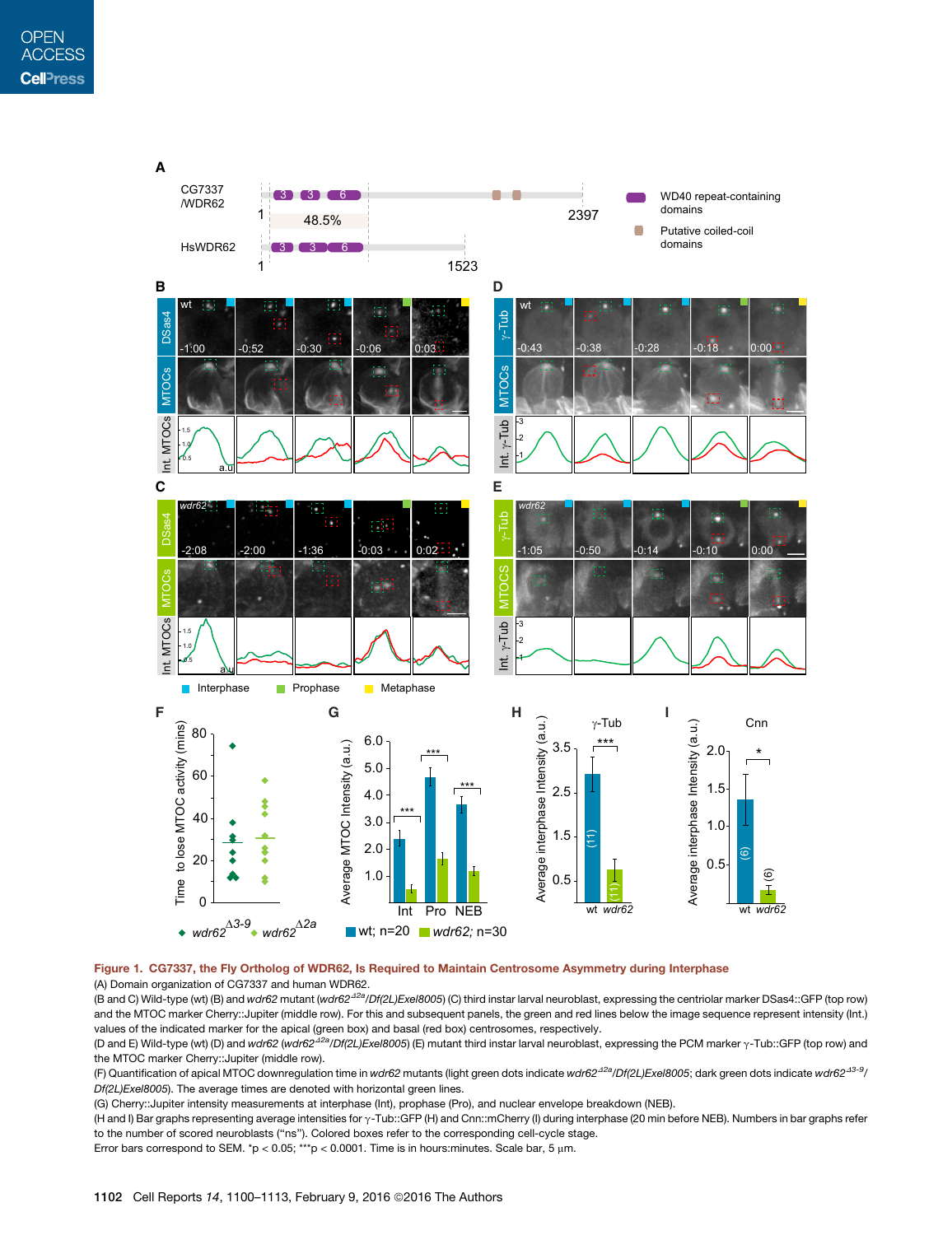

asymmetric (Figures S1D and S1E). These data suggest that loss of MTOC activity in *wdr62* mutants is due to downregulation of the PCM proteins  $\gamma$ -Tub and Cnn on the apical centrosome.

#### Wdr62 Is Required to Maintain Polo Kinase on the Apical Interphase MTOC

Maintenance of MTOC activity during interphase requires Polo kinase (Plk1 in vertebrates) (Januschke et al., 2013; Singh et al., 2014). We used a protein trap line, which endogenously labels Polo with GFP (Buszczak et al., 2007) to image Polo localization in *wdr62* mutants. Wild-type neuroblasts maintained high levels of Polo on the apical MTOC during interphase, whereas basal centrosomes downregulated Polo shortly after centrosome separation (Singh et al., 2014) (Figure 2A; Figure S4B; Movie S5). *wdr62* mutant neuroblasts downregulated Polo as early as 10 min after centrosome separation and contained significantly reduced Polo levels on both interphase centrosomes (Figures 2B-2D; Movie S6). These findings were confirmed in fixed preparations imaged with confocal microscopy (Figures 2E and 2F). The apical centrosome can still be identified because, in most cases, Polo levels are reduced, but

#### Figure 2. Wdr62 Is Required to Maintain Polo Kinase on the Apical Interphase MTOC

(A and B) Wild-type (wt) (A) and *wdr62* (*wdr62<sup>42a</sup>*/ *Df(2L)Exel8005*) (B) mutant third instar larval neuroblasts, expressing Polo::GFP (top row) and the MTOC marker Cherry::Jupiter (middle row). The green and red lines below the image sequences represent Polo::GFP intensity (Int.) values of the apical (green box) and basal (red box) centrosomes, respectively.

(C) Quantification of Polo downregulation time in *wdr62* mutants (light green dots indicate *wdr62<sup>42a</sup>/Df(2L)Exel8005*; dark green dots indicate *wdr62<sup>43-9</sup>/Df(2L)Exel8005*). Average times are denoted with horizontal green lines.

(D) Average Polo::GFP intensity during interphase for wild-type (blue bar) and *wdr62* (green bar; *wdr62<sup>42a</sup>/Df(2L)Exel8005*) mutants.

(E) Representative confocal images of wild-type and *wdr62* mutant (*wdr62<sup>43-9</sup>/Df(2L)Exel8005*) neuroblasts stained for Polo (white in single channel and green in overlay), Plp (white in single channel and magenta in overlay), and  $\alpha$ -tubulin (white in overlay). Green and red dashed boxes denote the apical and basal centrosomes, respectively, highlighted in the inserts. Contrast and brightness have been adjusted for better visibility.

(F–I) Polo (F) and Plp (H) intensity measurements performed on apical and basal centrosomes in wild-type (dark blue and light blue bars, respectively) and *wdr62* mutant (*wdr62<sup>43-9</sup>*/*Df*(2L) *Exel8005*; dark green and light green bars, respectively) neuroblasts. Polo (G) and Plp (I) asymmetry ratio for wild-type (blue dots) and *wdr62* mutants (wdr62<sup>43-9</sup>/Df(2L)Exel8005; green dots). Colored boxes refer to the corresponding cell-cycle stage.

Error bars correspond to the SEM.  $np < 0.05$ ; \*\*\* p < 0.0001. Time is in hours: minutes. Scale bars,  $5 \mu m$ .

not completely absent, resulting in a reduced asymmetry ratio between the apical and basal MTOCs (Figures 2E and 2G). Polo is required for MTOC maintenance, since neuroblasts mutant for the hypomorphic *polo1* allele failed to maintain an active apical MTOC, generating two naked centrioles shortly after centrosomes separated (Januschke and Gonzalez, 2010) (Movie S7; data not shown).

How Polo localization is controlled during interphase is currently not known, but it has been proposed that Plp is involved in the downregulation of Polo on the basal mother centriole. In interphase wild-type neuroblasts, Plp is asymmetrically localized, with the basal centrosome containing more Plp than the apical centrosome (Lerit and Rusan, 2013; Singh et al., 2014). Plp levels are roughly two times higher on the basal than on the apical wild-type centrosome, resulting in a clear asymmetry ratio. In *wdr62* mutants, this ratio was reversed because Plp levels were higher on the apical, Polo-positive centrosome compared to the basal centrosome. In comparison to wild-type apical centrosomes, Plp levels were significantly increased, whereas basal levels did not change significantly (Figures 2E, 2H, and 2I). These data suggest that Wdr62 is required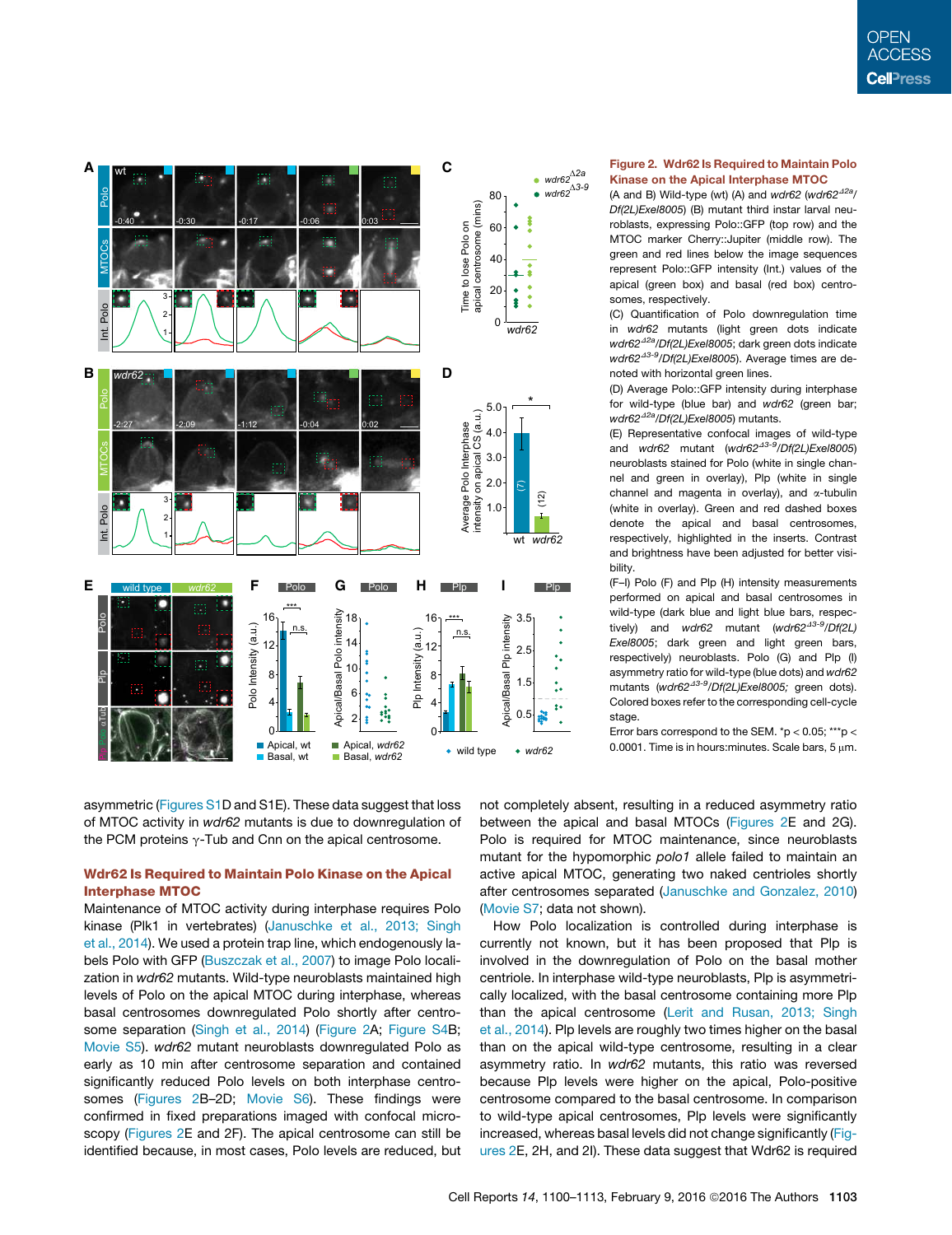| А                    | <b>Apical Centrosome</b> |                   |           | <b>Basal Centrosome</b> |     |                |
|----------------------|--------------------------|-------------------|-----------|-------------------------|-----|----------------|
|                      | Polo                     | Plp               | Pip/Polo  | Polo                    | P p | Plp/Polo       |
| wild type            |                          |                   |           |                         |     |                |
| В                    |                          |                   | $\bullet$ |                         |     | $\bullet$      |
| wdr62 <sup>A2a</sup> |                          |                   |           |                         |     |                |
|                      |                          |                   | $\bullet$ |                         |     |                |
| C<br>wdr62 43-9      |                          |                   |           |                         |     |                |
|                      |                          |                   |           |                         |     | $\bullet$      |
| D                    | Apical/Basal Centrosome  |                   |           |                         |     |                |
|                      | Polo                     | $P$ <sub>lp</sub> | Ip/Polo   | Polo                    | Plp | <b>Ip/Polo</b> |
| cnb RNAi             |                          |                   |           |                         |     |                |
|                      |                          |                   | ◘         |                         |     | Đ              |

to maintain Polo on the apical centrosome to retain MTOC activity during interphase. Furthermore, it shows that Wdr62 negatively regulates Plp levels on the apical centrosome.

#### Interphase Centrosomes Contain Centriolar and PCM-Associated Polo

To gain better insight into the relationship of Polo and Plp, we used three-dimensional structured illumination microscopy (3D-SIM; see Experimental Procedures). Using the aforementioned Polo::GFP protein trap line (Buszczak et al., 2007), as well as a previously published Polo::GFP transgene (Moutinho-Santos et al., 1999), we found that the apical, daughter centriole-containing wild-type neuroblast centrosome showed a bright ring of centriolar Polo surrounded by Plp. A diffuse cloud of Polo was localized outside of this irregularly shaped Plp ring. This outer Polo cloud partially overlaps with the PCM marker Cnn, suggesting that Polo extends into the PCM (Figure 3A; Fig-

#### Figure 3. Polo Is Localized to the Centriole and the PCM; Centriolar Localization Depends on Cnb, Whereas PCM Polo Requires Both Wdr62 and Cnb

(A–D) 3D-SIM pictures of representative apical and basal interphase centrosomes in (A) wild-type, (B)  $wdr62^{42a}$ , (C)  $wdr62^{43-9}$ , and (D) *cnb* RNAi background, labeled with Polo (green in overlay) and Plp (red in overlay). 3D intensity plots are shown underneath the images. A schematic cartoon, summarizing the phenotype, is shown next to the intensity graphs. Since Polo levels were almost equal on both centrosomes in *cnb* RNAi-treated neuroblasts, we cannot clearly distinguish between apical and basal centrosomes. Scale bar, 0.3 um.

ures S2A and S2B). This finding is consistent with previous reports, showing that Polo also extends into the PCM space in *Drosophila* metaphase S2 cells (Fu and Glover, 2012) and *Drosophila* embryonic interphase centrosomes (Lerit et al., 2015). Basal wild-type neuroblast centrosomes contained almost no PCM-associated and also less centriolar Polo compared to the apical centrosome (Figure 3A). Apical centrosomes in *wdr62* mutants still harbored centriolar Polo surrounded by Plp, but PCM-Polo was no longer detectable. Similarly, basal centrosomes in *wdr62* mutants only contained centriolar Polo, comparable to wild-type neuroblasts (Figures 3B and 3C). In neuroblasts deficient for *cnb*, centriolar Polo was reduced and PCM-Polo was virtually absent; Plp showed a similar arrangement as in wild-type (Figure 3D).

Consistent with our confocal dataset, 3D-SIM imaging also showed that apical wild-type centrosomes contained less

Plp than basal wild-type centrosomes, but this was often reversed in *wdr62* mutant neuroblasts (Figures 3A–3C). Since Polo levels are almost equal on both centrosomes in *cnb* RNAi-treated neuroblasts, it is difficult to distinguish between the apical and basal centrosomes. Nevertheless, we found neuroblasts containing both symmetric and asymmetric Plp levels (Figure 3D).

These localization data prompted us to test for molecular interactions between Wdr62, Cnb, Polo, and Plp. We performed a yeast-two hybrid assay and found an interaction between Cnb and Plp but not between Wdr62, Plp, and Polo (Figure S2C). Taken together, these results demonstrate that loss of Wdr62 or Cnb perturbs the asymmetric localization of Polo and Plp. Furthermore, it shows that the PCM-associated Polo fraction on the apical centrosome is regulated by Wdr62 and Cnb. Cnb also controls the centriolar Polo pool on the apical centrosome.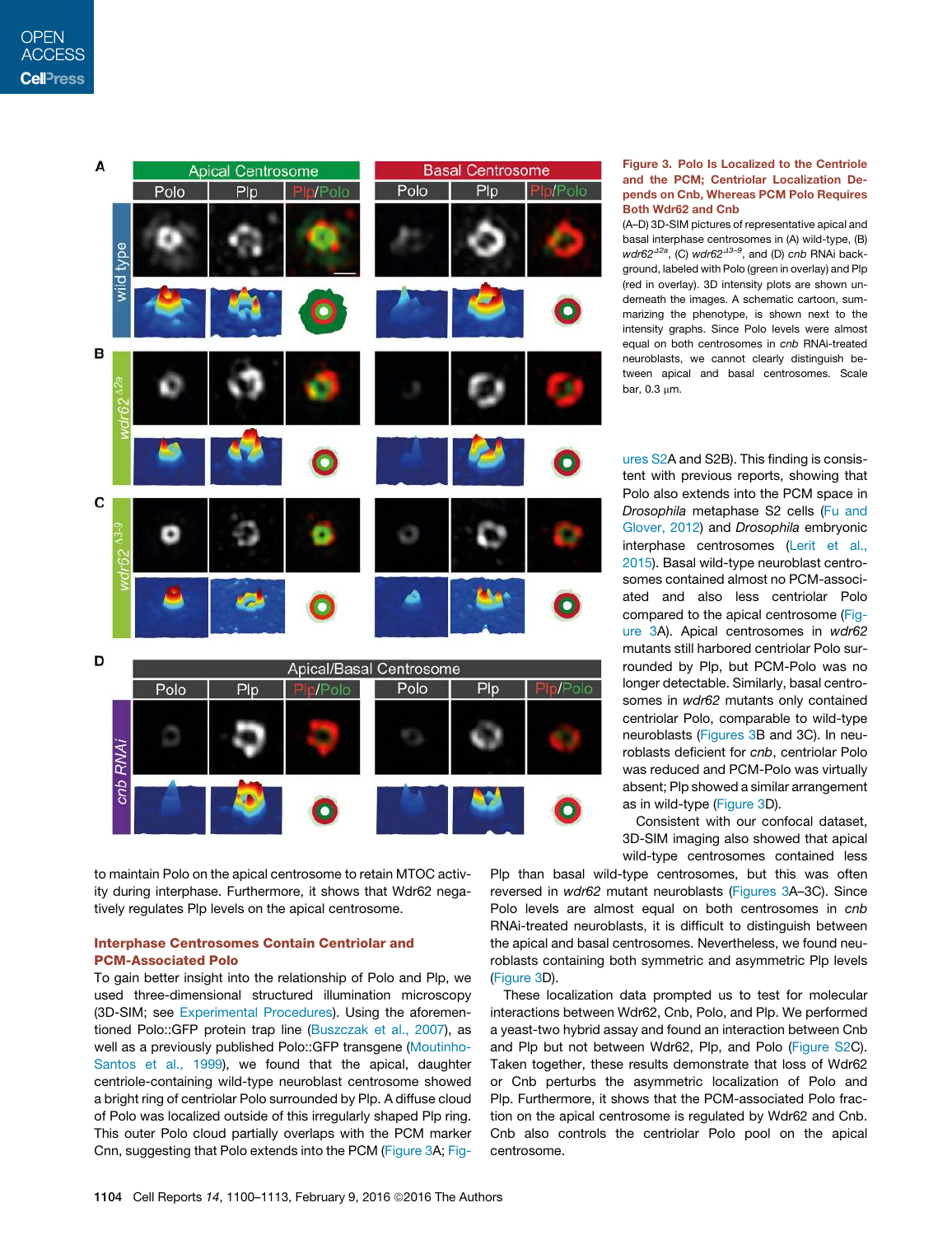

#### Figure 4. Wdr62 Is a MT-Associated Protein, Controlling PCM Polo through Stabilization of MTs

(A) Representative wild-type neuroblast stained with the Wdr62 peptide antibody (green in overlay), the PCM marker Cnn (magenta in overlay), and the neuroblast marker Miranda (Mira; red in overlay).

(B and C) Colcemid-treated wild-type (B) and *cnb* RNAi (C) neuroblasts stained for Wdr62 (green in overlay), the spindle marker a-tubulin (white in overlay), and the apical polarity marker atypical protein kinase C (aPKC) (red in overlay).

(D) Representative confocal neuroblast pictures showing Polo (white in single channel and green in overlay), Plp (white in single channel and magenta in overlay) and a-tubulin (white in overlay) after colcemid treatment. Green and red dashed boxes denote the apical and basal centrosomes, respectively, highlighted in the inserts. Contrast and brightness has been adjusted for better visibility.

(E and F) Polo (E) and Plp (F) intensity measurements performed on apical and basal centrosomes in wild-type (wt) (dark blue and light blue bars, respectively) and colcemid-treated wild-type neuroblasts (dark orange and light orange bars, respectively).

(G and H) Polo (G) and Plp (H) asymmetry ratio for wild-type (blue dots) and colcemid-treated wild-type neuroblasts (orange dots).

(I) Representative 3D-SIM centrosome pictures of Polo and Plp after colcemid treatment. Colored boxes refer to the corresponding cell-cycle stage.

Error bars correspond to SEM. \*p < 0.05; \*\*p < 0.001; \*\*\*p < 0.0001; n.s; not significant. Time is given in hours:minutes. Scale bars, 5 µm in (C) and (D) and  $0.3 \mu m$  in (I).

#### Wdr62 Is a Spindle-Associated Protein and Depends on MTs for Its Localization

To get further mechanistic insight into Wdr62's role in centrosome asymmetry, we analyzed its localization in third instar larval neuroblasts using three different reagents: (1) a functional *wdr62::mDendra2* transgene (Figures S1B and S3A); (2) a protein trap line, tagging all *wdr62* isoforms (Figures S3B and S3C); and (3) two peptide antibodies, recognizing two distinct Wdr62 antigens (Figure 4A; Figure S3D). All reagents showed comparable results; Wdr62 was localized on the apical, active MTOC during interphase. From prophase onward, Wdr62 also became enriched on the maturing basal centrosome and subsequently decorated the spindle from metaphase throughout mitosis. Wdr62 did not completely overlap with canonical PCM markers such as Cnn but suggested an association with MTs instead (Figure 4A). Indeed, chemical spindle ablation experiments using colcemid resulted in diffuse cytoplasmic Wdr62 localization when MTs were absent (Figure 4B). Similarly, removal of the interphase MTOC by knocking down *cnb* resulted in mostly cytoplasmic Wdr62 localization; Wdr62 relocalized to the spindle during prophase and metaphase (Figure 4C). These data provide evidence that Wdr62 is an MT-associated protein and is asymmetrically localized during interphase.

#### PCM-Associated Polo Localization Depends on Intact MTs

Wdr62's spindle association prompted us to test whether centrosomal Polo levels could also be directly regulated through MTs. To this end, we depolymerized MTs using colcemid and analyzed the localization of Polo and Plp in interphase neuroblasts with confocal microscopy. Colcemid treatment resulted in a significant drop in apical Polo levels and close to a 2-fold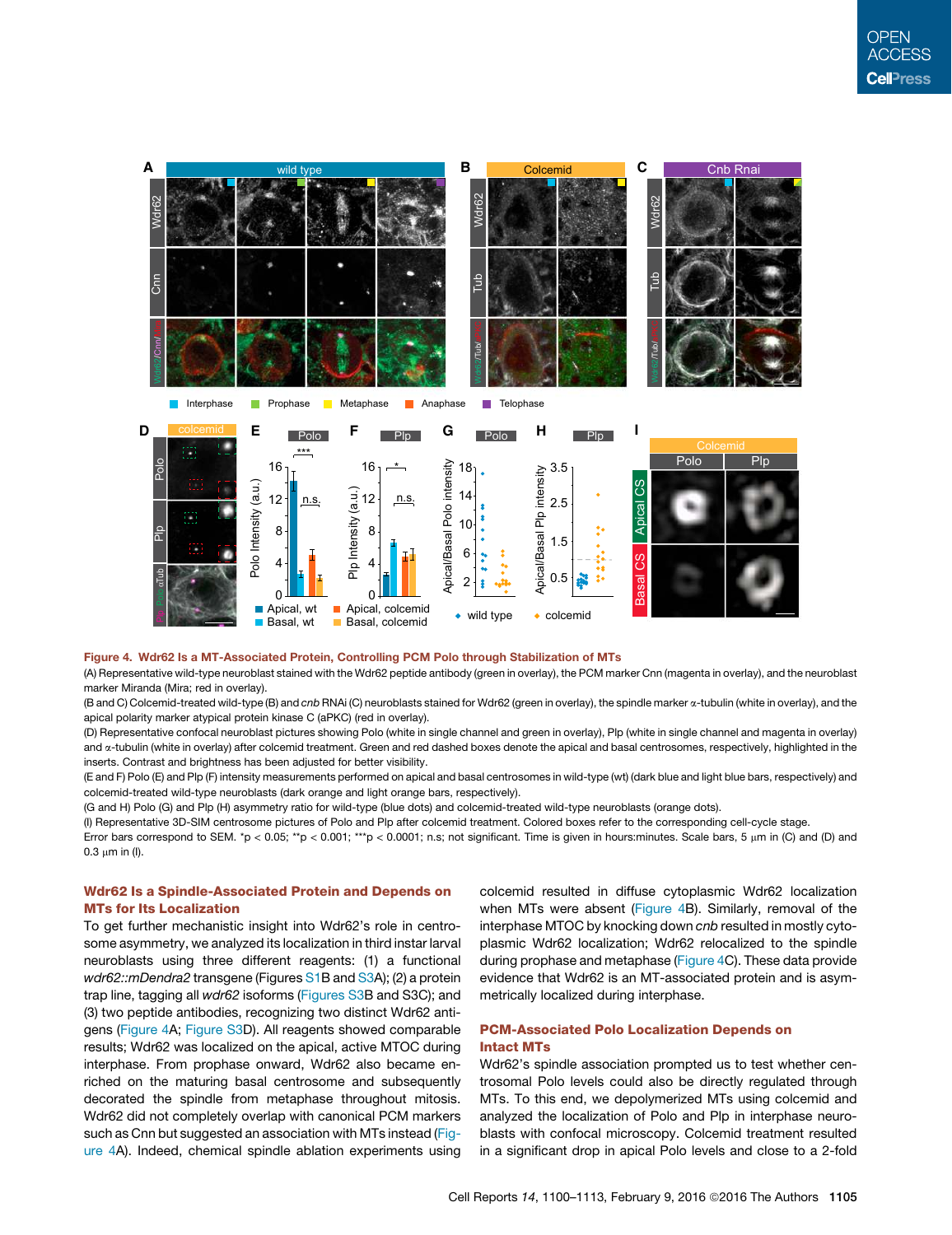

#### Figure 5. Polo Is Localized on MTs and Travels to the Centrosome

(A) Representative live-imaging snapshots of a latetelophase wild-type neuroblast expressing Cherry:: Jupiter (MTs; top row) and Polo::GFP (protein trap line; bottom row). Yellow arrowheads denote MT fibers decorated with Polo.

(B) 3D-SIM pictures of an interphase wild-type neuroblast expressing Polo::GFP (protein trap line; green in overlay) and stained for  $\alpha$ -tubulin (MTs; red in overlay). Higher magnifications of two selected regions are shown in high-magnification inserts.

(C) Cartoon illustrating photoactivation experiments for wild-type neuroblasts.

(D) Representative image sequence of a wild-type neuroblast expressing the MT marker G147 (MTs; top row; green) and Polo::mDendra2 (photoconverted in bottom row [white]). Red crosshairs represent the target area, which was photoconverted. Yellow crosses represent the center of the centrosome. Time is given in hours: minutes. Scale bars,  $5 \mu m$ .

increase of Plp on the apical interphase centrosome. Basal Polo and Plp did not change significantly upon colcemid treatment (Figures 2E and 4D–4F). As a consequence of decreased apical Polo levels, the apical/basal asymmetry ratio dropped to a level comparable to that of *wdr62* mutants (Figures 2G and 4G). Similarly, Plp asymmetry ratios were often inverted (Figures 2I and 4H).

To further asses the dynamics of Polo localization in interphase when MTs are partially depolymerized or absent, we applied low doses of colcemid to *zeste-white 10* (*zw10*) mutant neuroblasts and followed the behavior of endogenously tagged Polo (Polo::GFP) and Cnn (Cnn::mCherry), as well as MTs with live cell imaging. *zw10* mutants lack the spindle assembly checkpoint, permitting neuroblasts to enter anaphase when the mitotic spindle is missing (Basto et al., 2000). We found that a low dose of colcemid was mimicking the *wdr62* mutant phenotype; interphase MTs were depolymerized, but centrosome maturation and bipolar spindle formation were not inhibited in metaphase (Figures S4A, S5A and S5B; 100%,  $n = 70$ ). In contrast to *zeste-white 10* control neuroblasts, Polo levels dropped on the apical interphase centrosome as MTs were depolymerized  $(100\%$ ,  $n = 40)$ . The localization of Cnn was dependent on Polo; a colcemid-induced reduction in Polo was accompanied by a drop in Cnn levels (Figures S4A–S4C and S5B; 100%, n = 40). Furthermore, in *zw10* control neuroblasts, Cnn was shed on the basal centrosome shortly after Polo had been downregulated (Figure S4B; time point,  $-0.38$ ) and reappeared after Polo relocalized on the maturing basal centrosome (Figure S4B; time point,  $-0:08$ ). However, the apical centrosome always retained Polo, Cnn, and MTOC activity in *zw10* mutant neuroblasts that have not been exposed to colcemid (Figures S4B and S5A; 100%,  $n = 67$ ).

Finally, we also confirmed with 3D-SIM that PCM-Polo was absent from the apical interphase centrosome upon colcemid treatment. Centriolar Polo was not affected, and the lack of MTs did not seem to change the localization pattern of Plp (Figure 4I).

Collectively, these results suggest that MTs are required for the recruitment and/or maintenance of Polo on the apical centrosome. It also shows that maintenance of Cnn on the active interphase centrosome and accumulation during maturation both depend on Polo. Furthermore, these data show that MTs regulate PCM-associated Polo and Plp levels. Importantly, depletion of *wdr62* and loss of MTs show very similar phenotypes.

#### Astral MTs Recruit Polo to the Apical Interphase **Centrosome**

To test whether MTs recruit Polo to the apical centrosome, we first checked whether Polo colocalizes with MTs. Indeed, our live imaging data showed that Polo overlaps with astral MTs, predominantly during late telophase and in interphase (Figure 5A). Furthermore, 3D-SIM imaging of the Polo::GFP protein trap line (Buszczak et al., 2007) or a Polo::GFP transgene (Moutinho-Santos et al., 1999) shows Polo decorating MTs in interphase neuroblasts (Figure 5B and data not shown).

To confirm that MTs actively recruit Polo to the centrosome, we devised an in vivo pulse-chase experiment. To this end, we generated transgenic flies expressing Polo fused to the photoconvertable fluorescent protein mDendra2, expressed under the control of Polo's endogenous regulatory elements (see Experimental Procedures; Moutinho-Santos et al., 1999). We crossed Polo::mDendra2 to G147, a protein trap line labeling the MT-binding protein Jupiter with GFP endogenously (Morin et al., 2001; Karpova et al., 2006), and photoconverted Polo:: mDendra2 on astral MTs  $\sim$ 4–7  $\mu$ m away from the centrosome. If Polo travels on MTs to the centrosome, then photoconverted Polo::mDendra2 on MTs should relocalize to the center of the apical centrosome (Figure 5C). We performed this experiment in interphase wild-type neuroblasts and observed in all cases  $(100\%; n = 10)$  that Polo relocalized from the periphery of the MTOC to the centrosome center (Figure 5D). Furthermore, if Polo::mDendra2 is photoconverted in the cytoplasm or colcemid-treated neuroblasts, showing a reduction, albeit not a complete lack, of astral MTs, relocalization of photoconverted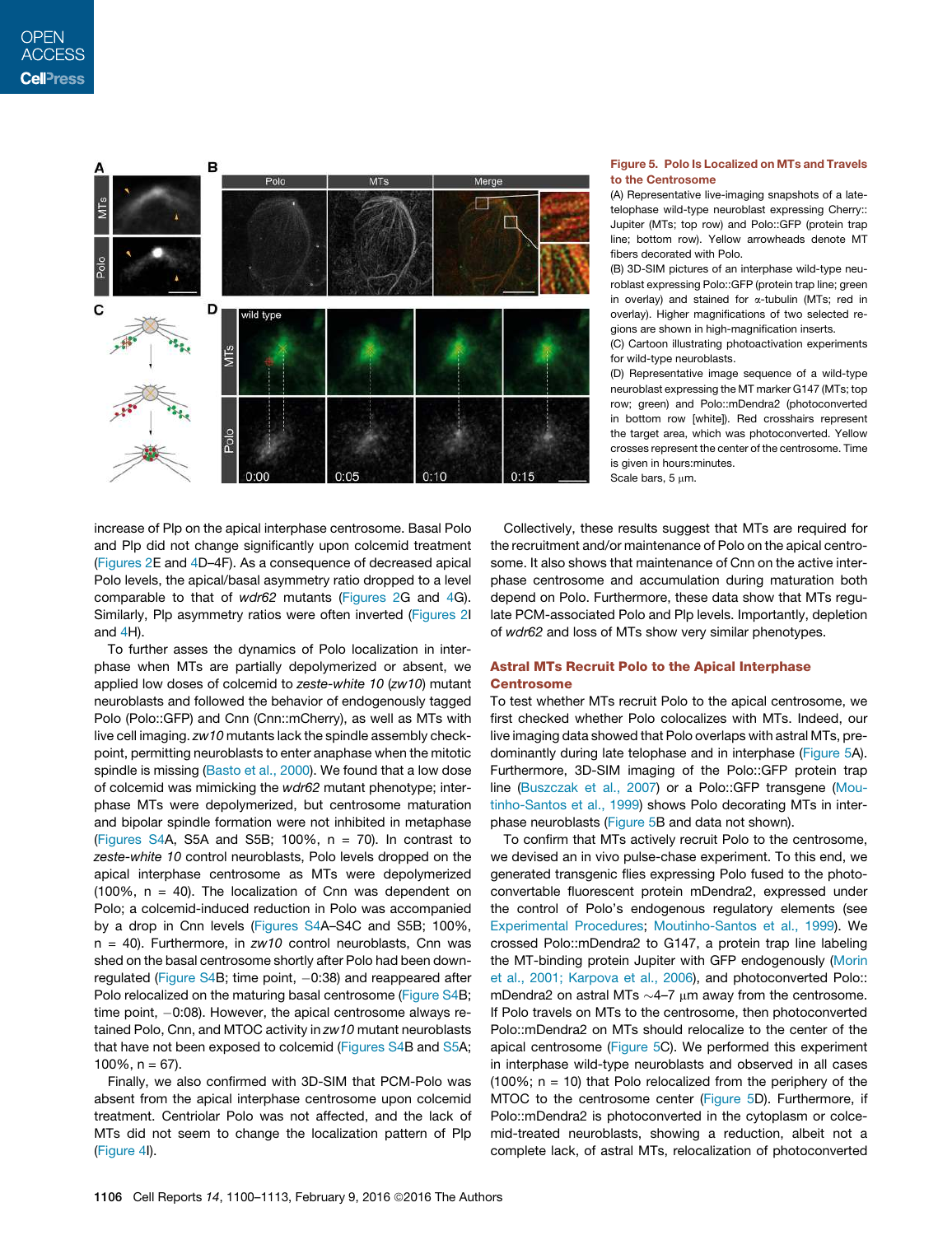

#### Figure 6. Wdr62 Is Stabilizing MTs

(A–D) Representative confocal images of wild-type (top row), wdr62 mutant (wdr62<sup>43-9</sup>/Df(2L)Exel8005), or Wdr62-overexpressing (UAS-Wdr62:mDendra2) neuroblasts incubated at 0°C for (A) 60 s, (B) 10 min, (C) 40 min, or (D) 40 min, followed by 30 s regrowth at room temperature. In all genotypes, neuroblasts coexpressed Polo::GFP and were stained for «-tubulin. Bar graphs represent quantifications of MT bundle length for the indicated conditions. Nr, number. Scale bar,  $5 \mu m$ .

Polo::mDendra2 to the centrosome was barely detectable (100%; n = 5; Figures S6A–S6D).

These results demonstrate that Polo is localized to astral MTs in interphase neuroblasts and is actively being recruited to the apical centrosome. Although, at this level of resolution, we cannot determine whether Polo will be recruited to the PCM or the centriole, the structure of the centrosome predicts that photoconverted Polo will first become enriched in the PCM. Collectively, these data provide strong evidence that MTs are required to recruit Polo to the apical interphase centrosome.

#### Wdr62 Stabilizes Interphase MTs

Since *wdr62* mutants and depletion of MTs show a similar phenotype, and Wdr62 is localized to MTs, we next wanted to test the hypothesis whether Wdr62 is required to stabilize interphase MTs. MTs can dynamically switch between growth and shrinkage (catastrophe), modulated by many MT-associated proteins (MAPs) (Godek et al., 2015). We applied a cold assay to test whether the lack of, or excess of, Wdr62 would alter this dynamic instability in *Drosophila* neuroblasts. Incubating neuroblasts at 0°C will induce MTs to depolymerize. For instance, increasing the incubation time on ice from 60 s to 10 min increases the number of short interphase MTs for wild-type, *wdr62* mutants, and neuroblasts overexpressing Wdr62 (UAS-Wdr62::mDendra2). This effect was strongest in *wdr62* mutants, whereas Wdr62-overexpressing cells were affected the least (Figures 6A and 6B). If neuroblasts are incubated on ice for 40 min, MTs are almost completely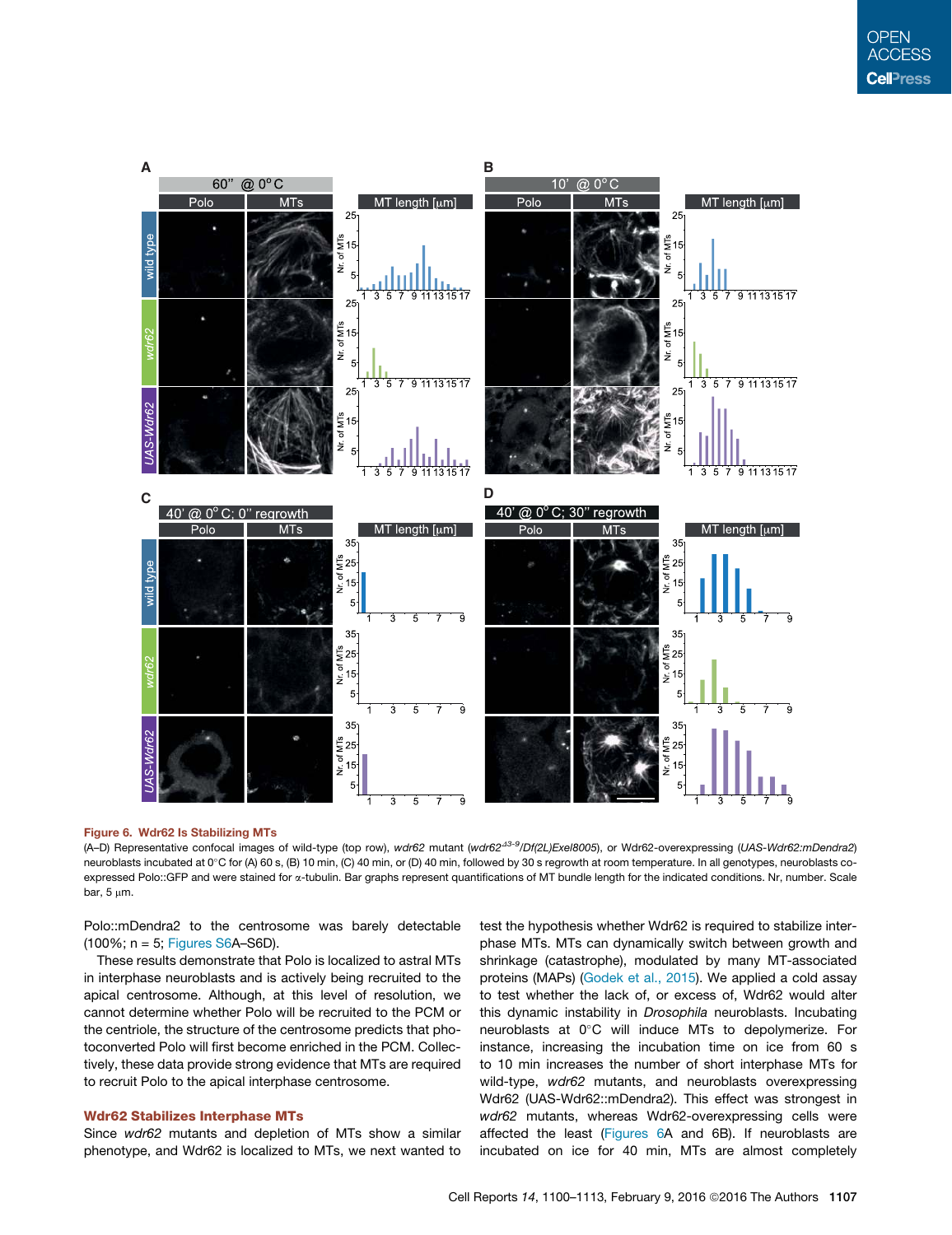depolymerized; wild-type and Wdr62-overexpressing cells only contain a tubulin ring, surrounding Polo. However, cells lacking Wdr62 completely lost this tubulin ring but retained weak levels of Polo (centriolar Polo, most likely; Figure 6C). To measure MT regrowth, we first incubated wild-type, *wdr62* mutant, and Wdr62-overexpressing cells on ice for 40 min, followed by a temperature shift to 25°C for 30 s. Whereas wild-type neuroblasts can regrow MTs up to 7  $\mu$ m (with the majority being between 2 and  $6 \mu m$  in length), overexpressing Wdr62 shifted MT length toward 9 um. *wdr62* mutant neuroblasts predominantly contained fewer and shorter MT bundles (Figure 6D). Polo intensity usually correlated with MT length and density.

These data show that MTs in *wdr62* mutant neuroblasts are more sensitive to cold than wild-type and that Wdr62-overexpressing cells are less sensitive than wild-type. Furthermore, the amount of Wdr62 protein determines MT regrowth rates, manifested in MT length. Collectively, these data suggest that Wdr62 is required to either directly or indirectly stabilize interphase MTs. Based on these results, we propose that stabilized MTs are required to recruit Polo to the apical interphase centrosome.

#### Wdr62 Affects Centrosome Positioning, Spindle Orientation, and Centrosome Segregation

Defects in centrosome asymmetry have been shown to compromise centrosome positioning, spindle orientation, and centrosome segregation (Januschke et al., 2013; Januschke and Gonzalez, 2010; Lerit and Rusan, 2013; Singh et al., 2014), and we tested whether *wdr62* mutants show similar phenotypes. To this end, we first tracked centrioles during interphase until prophase in wild-type and *wdr62* mutant neuroblasts. Consistent with earlier reports (Rebollo et al., 2007; Singh et al., 2014), we found that wild-type apical centrosomes remain tethered to the apical cortex. Basal wild-type centrioles, however, lost their apical position, wandering randomly through the cytoplasm. In *wdr62* mutant neuroblasts, the apical centrosome was no longer stationary; both track length and overall centrosome displacement were similar between the apical and basal centrioles and significantly increased compared to wild-type centrioles (Figures 7A and 7B).

Centriole displacement compromises the correct positioning of centrosomes shortly before bipolar spindle formation. We measured centrosome position at prophase in relation to the metaphase spindle axis and confirmed that, in wild-type neuroblasts, the apical centrosome stayed close to the apical cortex throughout interphase. The basal centrosome, on the other hand, started maturing close to the basal cortex (Figure 7C; Singh et al., 2014). In *wdr62* mutants, apical centrosomes showed a more widespread distribution and matured close to the basal cortex in several instances (Figure 7D).

Centrosome displacement can also affect spindle orientation, and we tested this in fixed preparations by measuring the orientation of the mitotic spindle in relation to the neuroblast intrinsic polarity axis. Indeed, in contrast to wild-type, *wdr62* mutant neuroblasts contained misaligned spindles with low frequencies (Figures 7E and 7F). However, live cell imaging experiments demonstrated that misaligned spindles realigned with the neuroblast intrinsic apical-basal polarity axis (Figure 7G). This realign-

ment often failed to correctly reposition centrosomes, which manifested in centrosome segregation defects. Wild-type neuroblasts retained the younger daughter centriole-containing centrosome and segregated the older mother centriole into the differentiating ganglion mother cell (GMC) (100%;  $n = 79$ ) (Conduit and Raff, 2010; Januschke et al., 2011; Singh et al., 2014). In *wdr62* mutants, centriole segregation was mildly compromised; 16% of *wdr62* mutant neuroblasts retained the centrosome containing the older mother centriole ( $n = 43$ ; Figure 7H). These results are consistent with previous findings, showing that centrosome asymmetry defects can result in centrosome missegregation (Januschke et al., 2013; Singh et al., 2014).

#### Wdr62 Is Required for Normal Cell-Cycle Progression

Since *wdr62* has been implicated in primary microcephaly (Nicholas et al., 2010; Yu et al., 2010; Bilgüvar et al., 2010), we staged larval brains and performed brain size measurements, analyzing both optic lobe neuroepithelium and central brain size. Interestingly, we found that  $wdr62$  mutant brains are  $\sim$ 40% smaller compared to wild-type brains (Figures S7A and S7B). The brain size decrease is mostly attributed to a smaller central brain but not a reduction in the optic lobe (data not shown). Central brain size reduction could be a consequence of the observed centrosome asymmetry phenotype. Alternatively, cell-cycle delays, apoptosis, or a depletion of the neural stem cell pool could compromise brain development. To test this, we also knocked down *cnb* but did not find a brain size reduction (Figures S7A and S7B). Also, neuroblast number was only slightly reduced in *wdr62* but not in *cnb* RNAi brains (Figure S7C). However, our cell-cycle measurements showed that, in *wdr62* mutants, the cell cycle is significantly increased, affecting both interphase and mitosis length (Figures S7D and S7E). This neuroblast cellcycle delay might not be specific to neuroblasts, since *wdr62* mutants are developmentally delayed (data not shown). However, the increase in neuroblast cell-cycle length is uncoupled from *wdr62*'s centrosome asymmetry phenotype since we also found  $~50\%$  of neuroblasts in  $wdr62^{43-9}$  mutants with a cell cycle comparable to that of wild-type neuroblasts, showing loss of apical MTOC activity (Figures S7F and S7G). Since lack of Cnb did not show any cell-cycle delays (Figure S7D), we conclude that the observed brain size reduction is due to an increase in cell-cycle length and an overall developmental delay.

#### **DISCUSSION**

Here, we show that CG7337, the fly ortholog of the microcephaly protein MCPH2/WDR62, is required to maintain centrosome asymmetry in *Drosophila* neural stem cells. We demonstrate that Wdr62 is a spindle-associated protein, localizing to the active interphase MTOC and subsequently also decorating the entire mitotic spindle. In agreement with this localization, we demonstrate that Wdr62 is required to directly or indirectly stabilize MTs and to maintain MTOC activity on the apical interphase centrosome. In *wdr62* mutants, Polo, Cnn, and y-Tub are downregulated, causing a loss in apical MTOC activity. These findings are consistent with previous reports, showing that maintenance of apical MTOC activity in interphase neuroblasts depends on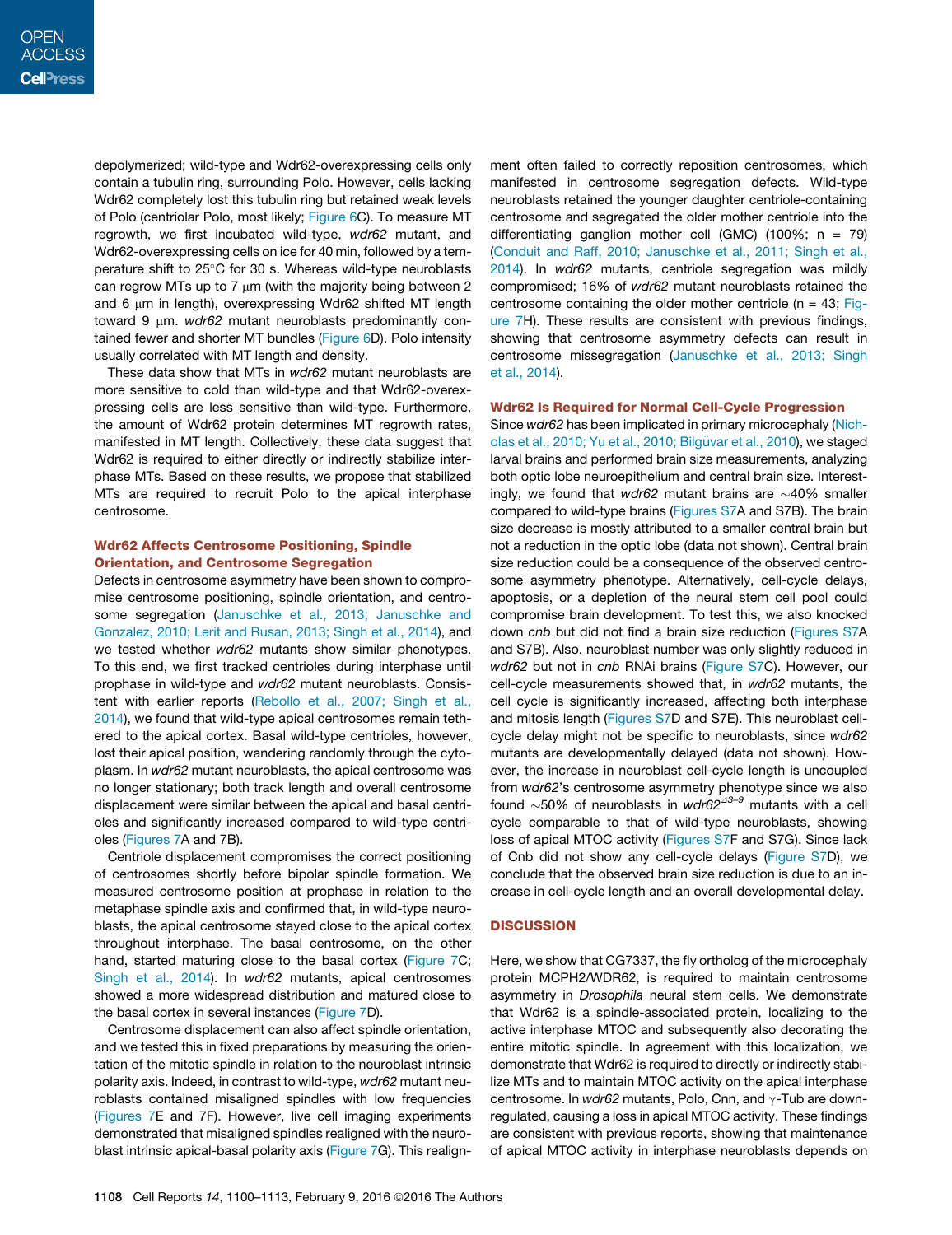

Figure 7. Loss of Wdr62 Compromises Centrosome Positioning, Spindle Orientation, and Biased Centrosome Segregation (A–D) Mean track length (A) and centrosome (CS) (B) displacement for the apical (green bars) and basal (red bars) centrosomes in wild-type (wt) (n = 7) and *wdr62* mutants (wdr62<sup>42a</sup>/Df(2L)Exel8005; n = 8). Radial centrosome distribution plot of wild-type (C) and wdr62 (wdr62<sup>42a</sup>/Df(2L)Exel8005) mutants (D) depicting the maximal deviation of the apical (green) and basal (red) prophase MTOC in relation to the metaphase spindle axis (''0'' degree line). Green and red arrows highlight the apical (green)/basal (red) polarity and division axis.

*(legend continued on next page)*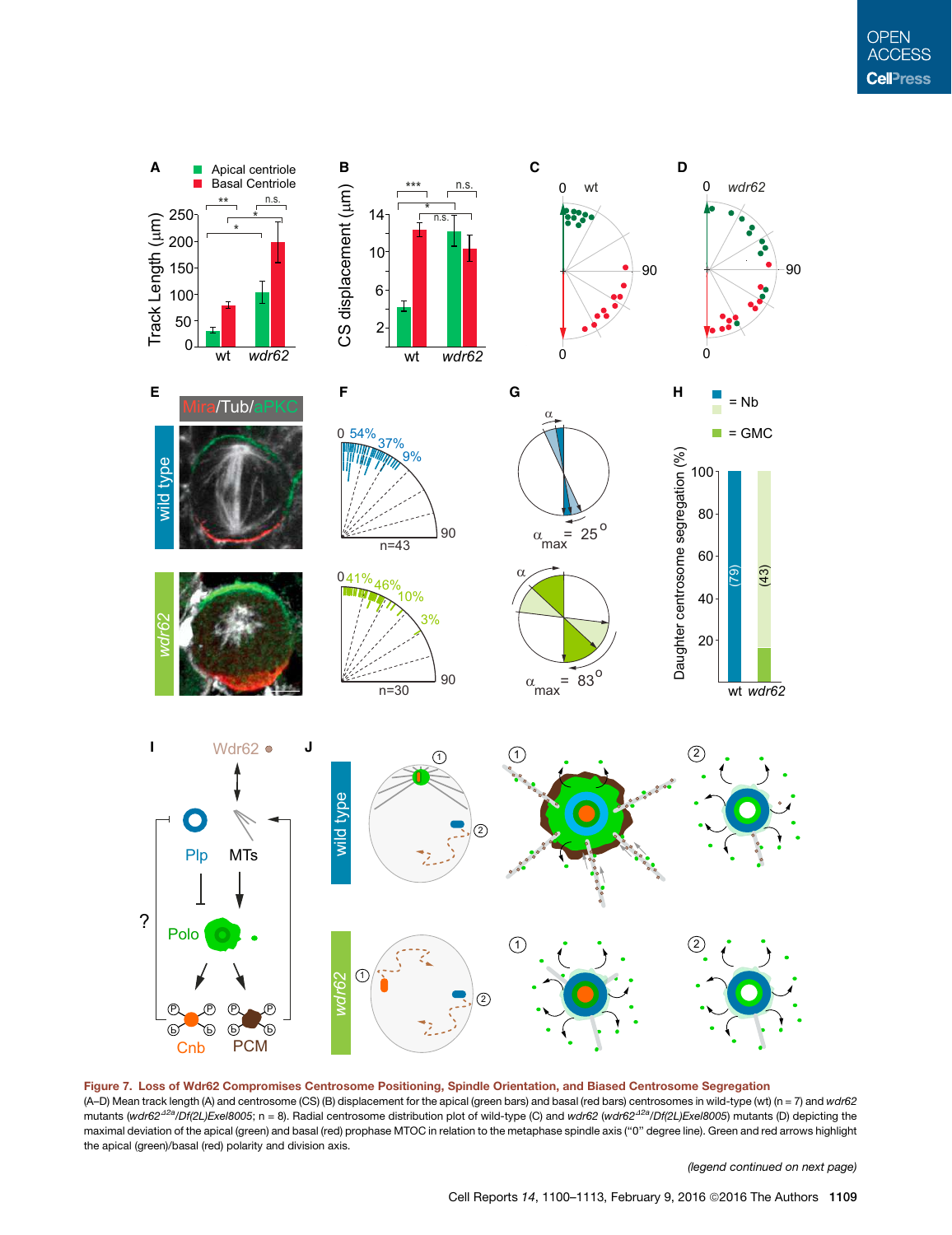the mitotic kinase Polo/Plk1 (Januschke et al., 2013). Polo has been shown to phosphorylate PCM components such as Cnn (Conduit et al., 2014) but also the daughter centriole-specific protein Cnb, which is necessary to maintain MTOC activity (Januschke et al., 2013). How Polo's localization is controlled is unclear, but in *Drosophila* neuroblasts, it was reported that Polo levels are partially regulated through Plp (Lerit and Rusan, 2013; Singh et al., 2014). Plp is asymmetrically localized in wild-type neuroblasts, containing higher Plp on the mother centriole-containing basal centrosome. This asymmetric localization could be controlled through a direct molecular interaction between Cnb and Plp, since ectopically localizing Cnb to both centrosomes decreases Plp levels (Singh et al., 2014; Lerit and Rusan, 2013), and our yeast-two hybrid data indicate that Cnb directly interacts with Plp. Cnb localization does not change in *wdr62* mutants, but Plp levels increase on the apical centrosome with the consequence that both centrosomes contain similar levels of Plp.

Plp and Polo could also be regulated through other mechanisms. For instance, using 3D-SIM, we further discovered that apical interphase neuroblast centrosomes contain a centriolar and a PCM-associated pool of Polo protein. PCM-associated Polo has recently been seen in metaphase centrosomes of *Drosophila* S2 cells (Fu and Glover, 2012) and embryonic interphase centrosomes (Lerit et al., 2015). *wdr62* specifically perturbed the localization of Polo associated with PCM, whereas Cnb is required to maintain both PCM and centriolar Polo.

Based on our results and previously published data, we propose the following model: neuroblasts exit mitosis with a robust array of MTs, which originates from the preceding centrosome maturation cycle. This array is used to increase the amount of Polo protein on the apical Cnb<sup>+</sup> centrosome through new recruitment as the neuroblast exits mitosis. Indeed, our live imaging and 3D SIM data show that interphase MTs are decorated with Polo and that colcemid treatment decreases PCM Polo levels. Furthermore, Polo levels are usually lowest at metaphase, increase after mitosis, and stay high throughout interphase. Polo recruitment to the centrosome occurs via astral MTs, which is supported by our photoconversion experiments. To allow for sustained Polo recruitment, we propose that Wdr62 stabilizes interphase MTs, which is consistent with Wdr62's localization, live imaging, and cold assay data. To maintain this cycle, Polo needs to phosphorylate not only PCM proteins (e.g., Cnn; Conduit et al., 2014) but also Cnb (Januschke et al., 2013). This is consistent with previous data, showing that increasing levels of Polo on the basal centrosome transforms the basal centrosome into an active MTOC, failing to shed the Polo target

Cnn (Lerit and Rusan, 2013; Singh et al., 2014). Furthermore, *cnb* phosphomutants are unable to rescue *cnb*'s loss-of-function phenotype (Januschke et al., 2013). Our model further proposes that phosphorylated Cnb is necessary to prevent Plp protein levels from increasing on the apical interphase centrosome. Indeed, we found that Cnb directly interacts with Plp. The basal centrosome, however, also recruits Polo through MTs, but due to the lack of Cnb, Plp is upregulated, inducing the shedding of Polo and PCM and preventing the maintenance of MTs and, thus, the new recruitment of Polo (Figures 7I and 7J).

This model predicts that loss of Wdr62 and depletion of MTs should have the same phenotype. In support of this, we found that loss of MTs mimics the phenotype of *wdr62* mutants; in colcemid-treated neuroblasts, Polo and Cnn are downregulated on the apical centrosome with a concomitant increase in Plp, reaching levels similar to that of the basal centrosome. Furthermore, PCM-associated Polo is lost. Taken together, we propose that maintenance of the apical, daughter centriole-containing centrosome's MTOC activity—and, thus, neuroblast centrosome asymmetry—can be established and maintained by balancing Plp-mediated shedding of Polo and MT-dependent Polo recruitment and maintenance. Wdr62 plays a key role in this process by stabilizing MTs.

Similar to *wdr62*, *pins* mutant neuroblasts also show loss in interphase MTOC activity (Rebollo et al., 2007). However, since Pins does not co-localize with Wdr62 and Cnb during the neuroblast cell cycle, it is currently unclear how this protein affects interphase MTOC activity. Pins could compromise Polo localization in interphase in a Cnb- and Wdr62-independent manner. Alternatively, since Pins has been reported to affect spindle asymmetry (Cai et al., 2003), it could also influence centrosome architecture in mitotic neuroblasts, preventing the apical centrosome from maintaining MTOC activity in interphase. Recently, we also implicated Bld10 in Polo and PCM shedding (Singh et al., 2014), but additional work is needed to fit Bld10 and Pins into the proposed model.

MTOC asymmetry is important for proper centrosome positioning and spindle orientation (Januschke et al., 2013; Januschke and Gonzalez, 2010; Lerit and Rusan, 2013; Singh et al., 2014) (Figure 7). Whereas wild-type neuroblasts always retain the daughter centriole-containing centrosome, *wdr62* mutants show centrosome segregation defects with low frequency. Similarly, spindle orientation defects occur but are corrected in *wdr62* mutants, suggesting that backup mechanisms are in place to detect and correct spindle misalignment if centrosome mispositioning occurs (Singh et al., 2014). Our phenotypic analysis also revealed that Wdr62 is involved in normal brain

<sup>(</sup>E) Representative wild-type and wdr62 mutant (wdr62<sup>42a</sup>/Df(2L)Exel8005) neuroblasts stained for the apical marker aPKC (green), the basal marker Miranda (Mira; red) and a-tubulin (white).

<sup>(</sup>F) Quantification of spindle orientations in fixed neuroblasts. Tick marks (wild-type; blue. *wdr62 (wdr62<sup>42a</sup>/Df(2L)Exel8005)*; green) represent the orientation of metaphase spindles with respect to the polarity axis.

<sup>(</sup>G) Spindle correction angles; wild-type (blue) and *wdr62* (*wdr62*D*2a/Df(2L)Exel8005;* green). Mean correction angles (a-mean) are shown in darker shading and the maximal correction angle (*α*-max) is shown in lighter shading. Wild-type: *α-*max = 24.7°; *α-*mean = 15° ± 6.8°; n = 10. *wdr62*: *α-*max = 83°; α-mean: 38° ± 30°;  $n = 11$ .

<sup>(</sup>H) Quantification of centrosome segregation in wild-type (blue bar) and *wdr62* (*wdr62*D*2a/Df(2L)Exel8005;* green bars) mutant neuroblasts.

<sup>(</sup>I) Model: Wdr62 (brown balls) is associated with MTs and is stabilizing interphase MTs, permitting the recruitment of Polo to the centrosome.

<sup>(</sup>J) This mechanism ensures the maintenance of an active apical MTOC in interphase neuroblasts. See Discussion for details.

Error bars indicate SEM. \*p < 0.05; \*\*p < 0.001; \*\*\*p < 0.0001; n.s., not significant. Scale bar, 5  $\mu$ m.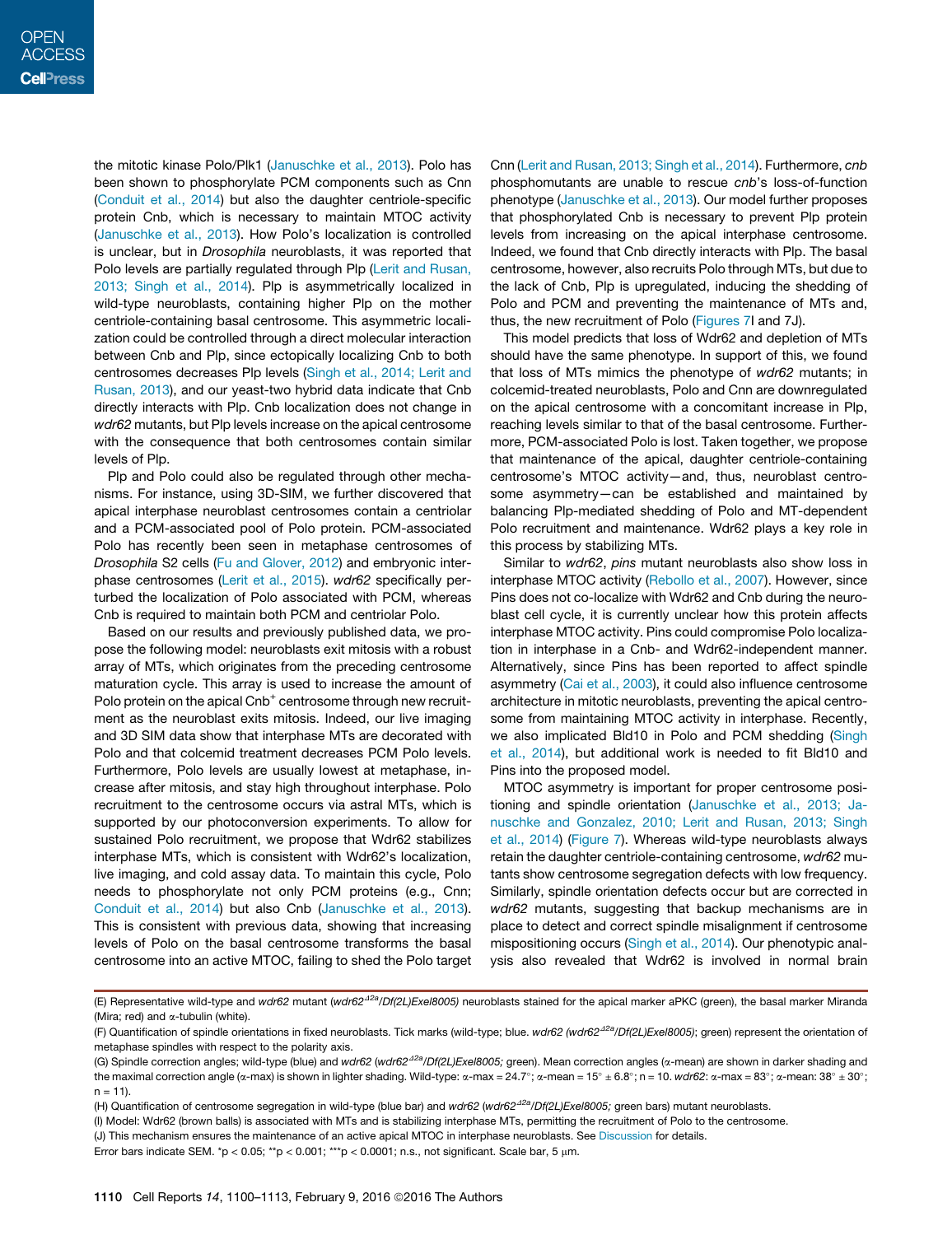development, in agreement with previously published vertebrate model systems (Chen et al., 2014; Xu et al., 2014). Wdr62 mutant brains are  $\sim$  40% smaller compared to wild-type brains, showing only a minor decrease of neural stem cells. Based on our cellcycle measurements, the simplest interpretation is that cellcycle delays cause a reduction in brain size. In embryonic neural stem cells, Wdr62 controls mitotic progression through interactions with Aurora A kinase (Chen et al., 2014), and we hypothesize that the same mechanism could control neuroblast cell-cycle progression, which is consistent with the *aurA* mutant neuroblast phenotype (Lee et al., 2006). Inactivation of the apical MTOC does not seem to compromise normal brain development, since *cnb* RNAi-treated animals show normal cell-cycle length and normal brain size. However, the aforementioned backup mechanisms, correcting centrosome mispositioning and spindle misorientation, could prevent more severe developmental perturbations. This hypothesis is consistent with a recent report showing that centrosome cycle misregulation compromises spindle orientation in mouse neural progenitors, biasing the progenitor division mode toward asymmetric divisions (Gruber et al., 2011).

Although we failed to find a causal relationship between centrosome asymmetry and microcephaly, perturbed centrosome segregation could affect brain development in ways that have escaped our attention so far. For instance, recent reports suggest that biased sister chromatid and midbody segregation could be connected with centrosome asymmetry (Salzmann et al., 2014; Yadlapalli and Yamashita, 2013). Thus, the finding that centrosome positioning and biased centrosome segregation is highly stereotypic would argue for an important function of this process. However, more refined assays will be necessary to determine the consequence of compromised centrosome asymmetry. Taken together, we discovered that Wdr62 is required to stabilize MTs, ensuring MTOC activity and centrosome asymmetry, a requirement for spindle orientation and biased centrosome segregation.

#### EXPERIMENTAL PROCEDURES

#### Fly Strains and Genetics

A detailed list of all the generated and used fly strains and transgenes can be found in the Supplemental Experimental Procedures.

#### Antibodies Used

Mouse anti-Wdr62 (1:1,000) monoclonal peptide antibodies were generated by Abmart for the following epitopes: MTPASLSASTPT (Wdr62(1–12)) and NTENGKSVAAPP (Wdr62(1154–1165)). For the representative images in Figure 5, Wdr62(1–12) was used; Wdr62(1154–1165; 1:1,000) yielded almost identical results. All the other antibodies used in this study can be found in the Supplemental Experimental Procedures.

#### Immunostainings

At 96–120 hr (AEL; after egg laying), larval brains were dissected and fixed as previously described (Singh et al., 2014). Please refer to the Supplemental Experimental Procedures for details.

#### Cold Assay for MT Dynamics

Brains (96-hr AEL) were dissected and transferred to 50 µl of Schneider's medium and incubated on ice for 1, 10, or 40 min and either fixed immediately or incubated at  $25^{\circ}$ C in a water bath for 30 s. Subsequently, brains were fixed and stained with mouse anti- $\alpha$ -Tub (Serotec; 1:1,000) and rabbit anti-Cnn

(1:1,000). Complete depolymerization of long MTs was seen in all wild-type interphase neuroblasts after 40 min on ice. MT length was measured in Imaris 7.4 and higher.

#### Colcemid Treatment

To inhibit MT formation, wild-type brains were dissected in Schneider's medium and incubated for 1 hr with colcemid (Sigma) at a final concentration of 20 µg/ml. Brains were fixed and stained as described earlier. For the Polo::mDendra2 photoconversion experiments, we used imaging media and 20 µg/ml colcemid (final concentration). For live-imaging colcemid experiments, larval brains (96 hr AEL) were dissected in imaging medium and incubated with 5  $\mu$ g/ml of colcemid (final concentration).

#### Live Imaging Sample Preparation

Live imaging experiments were performed as previously published (Cabernard and Doe, 2013) and explained in the Supplemental Experimental Procedures.

#### Photoconversion

Photoconversion experiments were performed on G147 (tagging Jupiter with GFP [Morin et al., 2001; Karpova et al., 2006]) larvae (96 hr AEL), crossed to *polo::mDendra2* (this work; discussed earlier). We used an Andor Revolution spinning disc system equipped with the FRAPPA unit. A regions of interest (ROI) was manually chosen in the GFP channel. MT signal from G147 allowed for unambiguous identification of interphase neuroblast MTs. Astral MTs were irradiated at various distances away from the active centrosome. Before photoconversion, single Z planes containing ROIs were scanned for ten time points with maximum speed. Subsequently, ROIs were irradiated with the 405-nm laser line  $(\sim 15\%; 20$  repeats; 50-us dwell time). After photoconversion, the entire neuroblast was scanned with a z-step size of  $0.65 \mu m$ . Photoconverted Polo::mDendra2 emits red fluorescence, which was detected simultaneously with G147's GFP emission GFP and mDendra2 emission were merged in Andor IQ2 and converted into Imaris files using a custom-made MATLAB code.

#### Super-Resolution 3D-SIM

Super-resolution 3D-SIM was performed as published before (Roth et al., 2015). Additional details can be found in the Supplemental Experimental Procedures.

#### Yeast Two-Hybrid Assay

*polo*, *cnb*, *plp*, and *wdr62* full-length cDNA were first cloned into pDONR221 using BP clonase. Gateway cloning technology was then used to subclone the cDNA from these entry vectors into pDEST32 (Gal4 DNA-binding domain containing destination vector) or pDEST22 (Gal4 activation domain containing destination vector) using LR Clonase (Life Technologies).

Yeast two-hybrid assays were performed using the ProQuest Two-Hybrid System (Life Technologies). pDEST32 and pDEST22 vectors containing the bait and prey cDNA, respectively, were co-transformed into the MaV203 yeast strain. The expression of the reporter genes *lacZ* and *URA3* was tested according to the manufacturer's manual.

#### Statistics and Sample Number

Statistical significance was calculated using the unpaired-samples Student's t test. F tests were performed first to determine the equality of variance. For each experiment, the data were collected from at least three independent brain lobes. Scored neuroblasts are shown in the figures or mentioned in the legends.

#### SUPPLEMENTAL INFORMATION

Supplemental Information includes Supplemental Experimental Procedures, seven figures, and seven movies and can be found with this article online at http://dx.doi.org/10.1016/j.celrep.2015.12.097.

#### AUTHOR CONTRIBUTIONS

A.R.N. and C.C. conceived and designed the project. A.R.N. performed the experiments with help from P.S. D.S.G. and A.R.N. generated the *wdr62*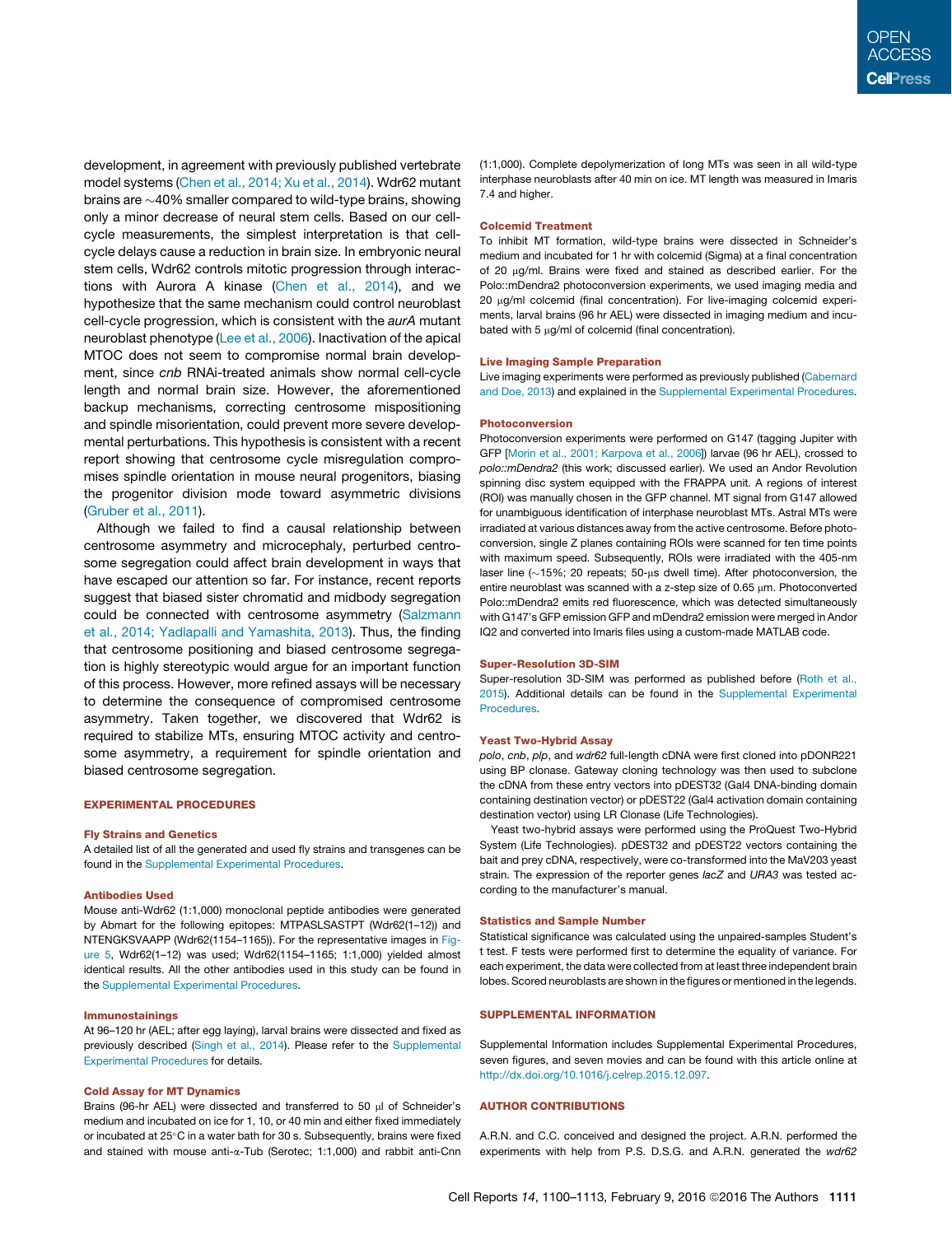CRISPR alleles. A.R.N., D.R.-C., and B.E. generated brain size data. A.R.N., P.S., D.R.-C., B.E., and C.C. analyzed the data. A.R.N. and C.C wrote the manuscript.

#### ACKNOWLEDGMENTS

We thank Tri Thanh Pham for custom-made MATLAB codes and Emmanuel Gallaud for helping with the cold assays and insightful discussions. We also thank Emmanuel Gallaud and Fiona Doetsch for critical reading of the manuscript. We are grateful to Tim Megraw, Jordan Raff, Renata Basto, Juergen Knoblich, Cayetano Gonzalez, Monica Bettencourt-Dias, Tomer Avidor-Reiss, Chris Doe, Fumio Matsuzaki, Nasser Rusan, and the Bloomington Drosophila Stock Center (NIH P40OD018537) for flies and antibodies. We thank Alexia Isabelle Loynton-Ferrand of the Imaging Core Facility (IMCF) for technical support. This work was supported by an EMBO long-term postdoctoral fellowship to P.S. (EMBO ALTF 628-2012), the Swiss National Science Foundation (SNSF; PP00P3\_133658), and the Novartis Foundation for Biomedical Research. B.E. thanks Simon Sprecher for continuous support.

Received: October 15, 2015 Revised: December 10, 2015 Accepted: December 21, 2015 Published: January 21, 2016

#### REFERENCES

Albertson, R., and Doe, C.Q. (2003). Dlg, Scrib and Lgl regulate neuroblast cell size and mitotic spindle asymmetry. Nat. Cell Biol. *5*, 166–170.

Basto, R., Gomes, R., and Karess, R.E. (2000). Rough deal and Zw10 are required for the metaphase checkpoint in Drosophila. Nat. Cell Biol. *2*, 939–943.

Bilgüvar, K., Oztürk, A.K., Louvi, A., Kwan, K.Y., Choi, M., Tatli, B., Yalnizoğlu, D., Tüysüz, B., Cağlayan, A.O., Gökben, S., et al. (2010). Whole-exome sequencing identifies recessive WDR62 mutations in severe brain malformations. Nature *467*, 207–210.

Brand, A.H., and Livesey, F.J. (2011). Neural stem cell biology in vertebrates and invertebrates: more alike than different? Neuron *70*, 719–729.

Buszczak, M., Paterno, S., Lighthouse, D., Bachman, J., Planck, J., Owen, S., Skora, A.D., Nystul, T.G., Ohlstein, B., Allen, A., et al. (2007). The Carnegie protein trap library: a versatile tool for Drosophila developmental studies. Genetics *175*, 1505–1531.

Cabernard, C., and Doe, C.Q. (2009). Apical/basal spindle orientation is required for neuroblast homeostasis and neuronal differentiation in Drosophila. Dev. Cell *17*, 134–141.

Cabernard, C., and Doe, C.Q. (2013). Live imaging of neuroblast lineages within intact larval brains in Drosophila. Cold Spring Harb. Protoc. *2013*, 970–977.

Cai, Y., Yu, F., Lin, S., Chia, W., and Yang, X. (2003). Apical complex genes control mitotic spindle geometry and relative size of daughter cells in Drosophila neuroblast and pI asymmetric divisions. Cell *112*, 51–62.

Chen, J.-F., Zhang, Y., Wilde, J., Hansen, K.C., Lai, F., and Niswander, L. (2014). Microcephaly disease gene Wdr62 regulates mitotic progression of embryonic neural stem cells and brain size. Nat. Commun. *5*, 3885.

Cohen-Katsenelson, K., Wasserman, T., Khateb, S., Whitmarsh, A.J., and Aronheim, A. (2011). Docking interactions of the JNK scaffold protein WDR62. Biochem. J. *439*, 381–390.

Conduit, P.T., and Raff, J.W. (2010). Cnn dynamics drive centrosome size asymmetry to ensure daughter centriole retention in Drosophila neuroblasts. Curr. Biol. *20*, 2187–2192.

Conduit, P.T., Feng, Z., Richens, J.H., Baumbach, J., Wainman, A., Bakshi, S.D., Dobbelaere, J., Johnson, S., Lea, S.M., and Raff, J.W. (2014). The centrosome-specific phosphorylation of Cnn by Polo/Plk1 drives Cnn scaffold assembly and centrosome maturation. Dev. Cell *28*, 659–669.

Fu, J., and Glover, D.M. (2012). Structured illumination of the interface between centriole and peri-centriolar material. Open Biol. *2*, 120104.

Godek, K.M., Kabeche, L., and Compton, D.A. (2015). Regulation of kinetochore-microtubule attachments through homeostatic control during mitosis. Nat. Rev. Mol. Cell Biol. *16*, 57–64.

Gruber, R., Zhou, Z., Sukchev, M., Joerss, T., Frappart, P.O., and Wang, Z.Q. (2011). MCPH1 regulates the neuroprogenitor division mode by coupling the centrosomal cycle with mitotic entry through the Chk1-Cdc25 pathway. Nat. Cell Biol. *13*, 1325–1334.

Homem, C.C.F., and Knoblich, J.A. (2012). Drosophila neuroblasts: a model for stem cell biology. Development *139*, 4297–4310.

Hussain, M.S., Baig, S.M., Neumann, S., Nürnberg, G., Farooq, M., Ahmad, I., Alef, T., Hennies, H.C., Technau, M., Altmüller, J., et al. (2012). A truncating mutation of CEP135 causes primary microcephaly and disturbed centrosomal function. Am. J. Hum. Genet. *90*, 871–878.

Jakobsen, L., Vanselow, K., Skogs, M., Toyoda, Y., Lundberg, E., Poser, I., Falkenby, L.G., Bennetzen, M., Westendorf, J., Nigg, E.A., et al. (2011). Novel asymmetrically localizing components of human centrosomes identified by complementary proteomics methods. EMBO J. *30*, 1520–1535.

Januschke, J., and Gonzalez, C. (2010). The interphase microtubule aster is a determinant of asymmetric division orientation in Drosophila neuroblasts. J. Cell Biol. *188*, 693–706.

Januschke, J., Llamazares, S., Reina, J., and Gonzalez, C. (2011). Drosophila neuroblasts retain the daughter centrosome. Nat. Commun. *2*, 243.

Januschke, J., Reina, J., Llamazares, S., Bertran, T., Rossi, F., Roig, J., and Gonzalez, C. (2013). Centrobin controls mother-daughter centriole asymmetry in Drosophila neuroblasts. Nat. Cell Biol. *15*, 241–248.

Karpova, N., Bobinnec, Y., Fouix, S., Huitorel, P., and Debec, A. (2006). Jupiter, a new Drosophila protein associated with microtubules. Cell Motil. Cytoskeleton *63*, 301–312.

Lee, C.-Y., Andersen, R.O., Cabernard, C., Manning, L., Tran, K.D., Lanskey, M.J., Bashirullah, A., and Doe, C.Q. (2006). Drosophila Aurora-A kinase inhibits neuroblast self-renewal by regulating aPKC/Numb cortical polarity and spindle orientation. Genes Dev. *20*, 3464–3474.

Lerit, D.A., and Rusan, N.M. (2013). PLP inhibits the activity of interphase centrosomes to ensure their proper segregation in stem cells. J. Cell Biol. *202*, 1013–1022.

Lerit, D.A., Jordan, H.A., Poulton, J.S., Fagerstrom, C.J., Galletta, B.J., Peifer, M., and Rusan, N.M. (2015). Interphase centrosome organization by the PLP-Cnn scaffold is required for centrosome function. J. Cell Biol. *210*, 79–97.

Megraw, T.L., Sharkey, J.T., and Nowakowski, R.S. (2011). Cdk5rap2 exposes the centrosomal root of microcephaly syndromes. Trends Cell Biol. *21*, 470–480.

Morin, X., Daneman, R., Zavortink, M., and Chia, W. (2001). A protein trap strategy to detect GFP-tagged proteins expressed from their endogenous loci in Drosophila. Proc. Natl. Acad. Sci. USA *98*, 15050–15055.

Moutinho-Santos, T., Sampaio, P., Amorim, I., Costa, M., and Sunkel, C.E. (1999). In vivo localisation of the mitotic POLO kinase shows a highly dynamic association with the mitotic apparatus during early embryogenesis in Drosophila. Biol. Cell *91*, 585–596.

Nicholas, A.K., Khurshid, M., Désir, J., Carvalho, O.P., Cox, J.J., Thornton, G., Kausar, R., Ansar, M., Ahmad, W., Verloes, A., et al. (2010). WDR62 is associated with the spindle pole and is mutated in human microcephaly. Nat. Genet. *42*, 1010–1014.

Nigg, E.A., and Stearns, T. (2011). The centrosome cycle: Centriole biogenesis, duplication and inherent asymmetries. Nat. Cell Biol. *13*, 1154–1160.

Nigg, E.A., Čajánek, L., and Arquint, C. (2014). The centrosome duplication cycle in health and disease. FEBS Lett. *588*, 2366–2372.

Peel, N., Stevens, N.R., Basto, R., and Raff, J.W. (2007). Overexpressing centriole-replication proteins in vivo induces centriole overduplication and de novo formation. Curr. Biol. *17*, 834–843.